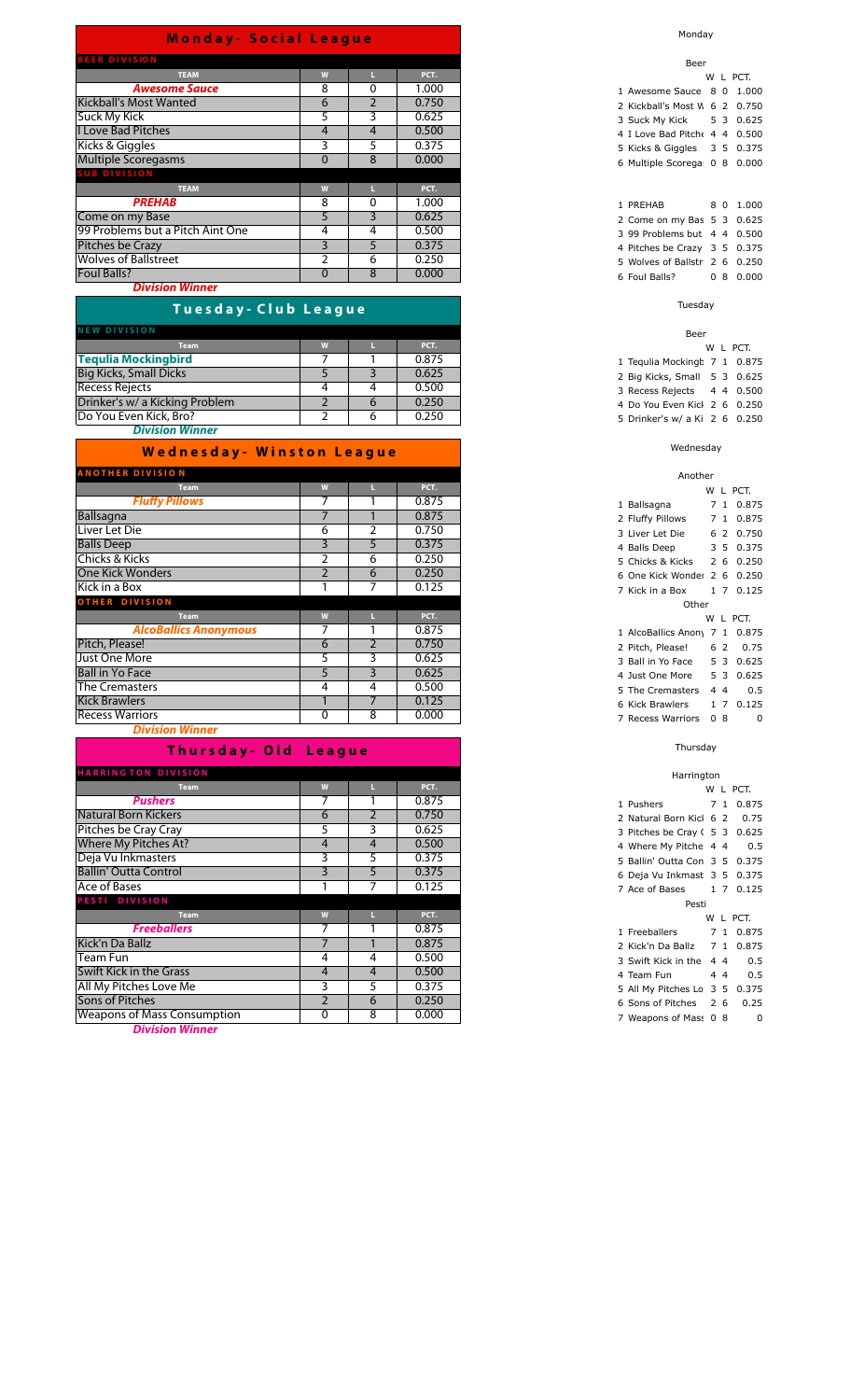|             |                                                 |                         | <b>Thursday- Old League</b>        |                 |                         |
|-------------|-------------------------------------------------|-------------------------|------------------------------------|-----------------|-------------------------|
| <b>DATE</b> | <b>Team</b>                                     | <b>SCORE</b>            | <b>Team</b>                        | <b>SCORE</b>    | <b>FIELD</b>            |
|             | <b>All My Pitches Love Me</b>                   | 9                       | <b>Sons of Pitches</b>             | 2               | 1                       |
|             | <b>Kick'n Da Ballz</b>                          | 5                       | Swift Kick in the Grass            | 3               | 1                       |
|             | <b>Freeballers</b>                              | 5                       | Team Fun                           | $\overline{2}$  | 1                       |
| 3-Apr       | Where My Pitches At?                            | $\mathbf{1}$            | <b>Natural Born Kickers</b>        | 4               | 2                       |
|             | <b>Pitches be Cray Cray</b>                     | 5                       | Pushers                            | 4               | $\mathbf{2}$            |
|             | <b>Ballin' Outta Control</b>                    | 3                       | <b>Ace of Bases</b>                | 1               | $\overline{2}$          |
|             | <b>Sons of Pitches</b>                          | $\overline{1}$          | <b>Team Fun</b>                    | $\overline{11}$ | 1                       |
|             | <b>Swift Kick in the Grass</b>                  | 11                      | <b>Weapons of Mass Consumption</b> | $\overline{0}$  | $\mathbf{1}$            |
|             | <b>Freeballers</b>                              | $\overline{7}$          | Kick'n Da Ballz                    | 6               | $\mathbf{1}$            |
| 10-Apr      | <b>Ace of Bases</b>                             | $\mathbf 0$             | <b>Pushers</b>                     | 8               | $\mathbf{2}$            |
|             | <b>Pitches be Cray Cray</b>                     | 4                       | Where My Pitches At?               | $\mathbf{1}$    | $\overline{2}$          |
|             | <b>Natural Born Kickers</b>                     | 5                       | Deja Vu Inkmasters                 | $\overline{0}$  | $\overline{2}$          |
|             | Pitches be Cray Cray                            | $\overline{2}$          | <b>Swift Kick in the Grass</b>     | 4               | 1                       |
|             | <b>Pushers</b>                                  | 5                       | Freeballers                        | 3               | 1                       |
|             | <b>Natural Born Kickers</b>                     | 7                       | <b>Team Fun</b>                    | 1               | 1                       |
| 17-Apr      | <b>Where My Pitches At?</b>                     | 19                      | <b>Weapons of Mass Consumption</b> | 0               | 1                       |
|             | <b>Ace of Bases</b>                             | $\overline{2}$          | <b>All My Pitches Love Me</b>      | 4               | 2                       |
|             | <b>Ballin' Outta Control</b>                    | 4                       | Sons of Pitches                    | 3               | 2                       |
|             | Deja Vu Inkmasters                              | $\overline{2}$          | <b>Kick'n Da Ballz</b>             | 3               | $\mathbf{2}$            |
|             | <b>Natural Born Kickers</b>                     | $\overline{2}$          | <b>Pitches be Cray Cray</b>        | 3               | 1                       |
|             | <b>Ace of Bases</b>                             | 6                       | Deja Vu Inkmasters                 | $\overline{5}$  | $\mathbf{1}$            |
|             | <b>Pushers</b>                                  | 7                       | <b>Ballin' Outta Control</b>       | $\mathbf{1}$    | 1                       |
| 24-Apr      | <b>Swift Kick in the Grass</b>                  | $\overline{2}$          | <b>Freeballers</b>                 | 9               | $\overline{\mathbf{2}}$ |
|             | <b>Sons of Pitches</b>                          | 9                       | <b>Weapons of Mass Consumption</b> | $\mathbf{1}$    | $\overline{2}$          |
|             | <b>Team Fun</b>                                 | 12                      | All My Pitches Love Me             | $\overline{2}$  | $\overline{2}$          |
|             | <b>Weapons of Mass Consumption</b>              | 3                       | <b>Team Fun</b>                    | 19              | 1                       |
|             | All My Pitches Love Me                          | 3                       | <b>Kick'n Da Ballz</b>             | 5               | 1                       |
|             |                                                 |                         |                                    |                 |                         |
| 1-May       | Sons of Pitches<br><b>Ballin' Outta Control</b> | $\overline{2}$          | <b>Freeballers</b>                 | 4               | 1                       |
|             |                                                 | 0                       | <b>Where My Pitches At?</b>        | 6               | 2                       |
|             | Deja Vu Inkmasters                              | 0                       | <b>Pushers</b>                     | 4               | 2                       |
|             | Ace of Bases                                    | $\overline{2}$          | <b>Pitches be Cray Cray</b>        | 4               | 2                       |
|             | <b>Ballin' Outta Control</b>                    | $\overline{3}$          | <b>Natural Born Kickers</b>        | 8               | $\overline{1}$          |
|             | <b>Pushers</b>                                  | 13                      | Where My Pitches At?               | $\overline{4}$  | $\mathbf{1}$            |
| 8-May       | <b>Deja Vu Inkmasters</b>                       | 5                       | Pitches be Cray Cray               | $\overline{2}$  | $\mathbf{1}$            |
|             | <b>Team Fun</b>                                 | $\mathbf{1}$            | <b>Kick'n Da Ballz</b>             | 3               | $\overline{\mathbf{2}}$ |
|             | <b>Weapons of Mass Consumption</b>              | $\mathbf 0$             | <b>Freeballers</b>                 | 12              | $\overline{2}$          |
|             | All My Pitches Love Me                          | $\mathbf 0$             | <b>Swift Kick in the Grass</b>     | 8               | $\overline{2}$          |
| 20-May      | <b>Kick'n Da Ballz</b>                          | 10                      | Where My Pitches At?               | 3               | $\mathbf{2}$            |
| 27-May      | <b>Pushers</b>                                  | 10                      | <b>Team Fun</b>                    | 4               | 1                       |
| 20-May      | Swift Kick in the Grass                         | $\overline{2}$          | <b>Natural Born Kickers</b>        | 4               | $\mathbf{2}$            |
| 27-May      | All My Pitches Love Me                          | $\overline{2}$          | <b>Ballin' Outta Control</b>       | 7               | 1                       |
| 20-May      | <b>Ace of Bases</b>                             | $\mathbf{1}$            | <b>Sons of Pitches</b>             | 3               | $\overline{2}$          |
| 27-May      | Deja Vu Inkmasters                              | 16                      | <b>Weapons of Mass Consumption</b> | $\mathbf{1}$    | $\mathbf{2}$            |
| 20-May      | <b>Freeballers</b>                              | $\overline{\mathbf{2}}$ | Pitches be Cray Cray               | $\mathbf{1}$    | $\overline{2}$          |
|             | <b>Where My Pitches At?</b>                     | 5                       | Deja Vu Inkmasters                 | $\overline{4}$  | 1                       |
|             | <b>Pitches be Cray Cray</b>                     | 1                       | <b>Ballin' Outta Control</b>       | $\mathbf 0$     | 1                       |
| 22-May      | <b>Natural Born Kickers</b>                     | 10                      | <b>Ace of Bases</b>                | 3               | 1                       |
|             | <b>Kick'n Da Ballz</b>                          | $\overline{z}$          | <b>Weapons of Mass Consumption</b> | 3               | $\overline{\mathbf{2}}$ |
|             | <b>Freeballers</b>                              | $\overline{9}$          | All My Pitches Love Me             | $\overline{2}$  | $\overline{2}$          |
|             | <b>Swift Kick in the Grass</b>                  | 11                      | <b>Sons of Pitches</b>             | 1               | $\overline{\mathbf{2}}$ |
|             | Deja Vu Inkmasters                              | 8                       | <b>Ballin' Outta Control</b>       | 1               | 1                       |
|             | <b>Where My Pitches At?</b>                     | 5                       | <b>Ace of Bases</b>                | 1               | 1                       |
|             | <b>Pushers</b>                                  | 10                      | Natural Born Kickers               | 5               | 1                       |
| 29-May      | <b>Weapons of Mass Consumption</b>              | $\mathbf 0$             | <b>All My Pitches Love Me</b>      | 10              | 2                       |
|             | <b>Kick'n Da Ballz</b>                          | 9                       | Sons of Pitches                    | $\mathbf{1}$    | 2                       |
|             | <b>Team Fun</b>                                 | 10                      | Swift Kick in the Grass            | 5               | $\overline{\mathbf{2}}$ |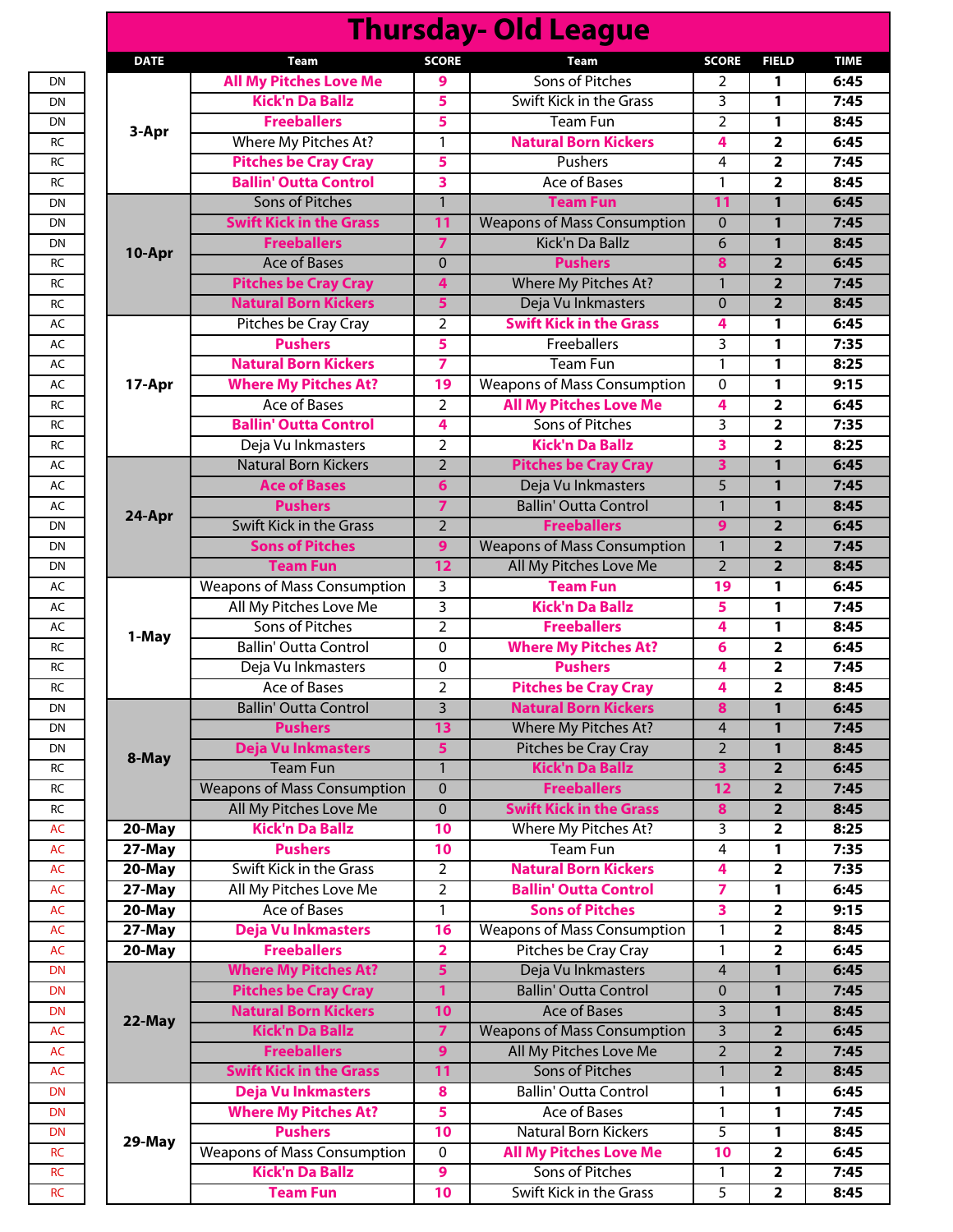| <b>SCORE</b><br><b>SCORE</b><br><b>FIELD</b><br><b>Team</b><br>Team<br>Kick in a Box<br><b>Liver Let Die</b><br>10<br>$\mathbf 0$<br>1<br>5<br><b>Chicks &amp; Kicks</b><br>$\overline{4}$<br><b>Balls Deep</b><br>1<br>5<br>One Kick Wonders<br><b>Ballsagna</b><br>1<br>1<br>2-Apr<br><b>Just One More</b><br><b>Recess Warriors</b><br>$\overline{2}$<br>15<br>0<br><b>Kick Brawlers</b><br>3<br>5<br>$\overline{2}$<br><b>The Cremasters</b><br><b>AlcoBallics Anonymous</b><br><b>Ball in Yo Face</b><br>$\overline{\mathbf{2}}$<br>10<br>0<br><b>Recess Warriors</b><br><b>Pitch, Please!</b><br>5<br>$\overline{0}$<br>1<br>$\overline{2}$<br><b>Ball in Yo Face</b><br>$\overline{1}$<br>$\overline{1}$<br><b>Just One More</b><br><b>AlcoBallics Anonymous</b><br><b>Kick Brawlers</b><br>$\mathbf{1}$<br>5<br>$\mathbf{1}$<br>$\mathbf{1}$<br>$\overline{2}$<br><b>Ballsagna</b><br><b>Balls Deep</b><br>9<br><b>One Kick Wonders</b><br><b>Fluffy Pillows</b><br>$\overline{2}$<br>12<br>$\overline{\mathbf{2}}$<br><b>Chicks &amp; Kicks</b><br>$\overline{5}$<br><b>Liver Let Die</b><br>$\overline{2}$<br>8<br><b>Liver Let Die</b><br><b>Just One More</b><br>3<br>4<br>1<br>$\overline{3}$<br><b>One Kick Wonders</b><br><b>The Cremasters</b><br>8<br>1<br><b>Fluffy Pillows</b><br>$\overline{z}$<br><b>Kick Brawlers</b><br>1<br>1<br>Chicks & Kicks<br><b>Ball in Yo Face</b><br>4<br>6<br>1<br><b>AlcoBallics Anonymous</b><br><b>Balls Deep</b><br>$\mathbf 0$<br>4<br>$\overline{\mathbf{2}}$<br><b>Ballsagna</b><br>Pitch, Please!<br>$\overline{\mathbf{2}}$<br>4<br>$\mathbf{0}$<br><b>Kick in a Box</b><br><b>Recess Warriors</b><br>9<br>$\overline{2}$<br>10<br>$\overline{2}$<br>$\overline{12}$<br>$\mathbf{1}$<br><b>One Kick Wonders</b><br><b>Balls Deep</b><br><b>Liver Let Die</b><br>$\overline{2}$<br><b>Ballsagna</b><br>$\mathbf{1}$<br>$\overline{4}$<br><b>Fluffy Pillows</b><br>Kick in a Box<br>$\mathbf{1}$<br>1<br>12<br><b>Just One More</b><br>$\mathbf{0}$<br>$\overline{2}$<br>$\overline{\mathbf{4}}$<br><b>Kick Brawlers</b><br><b>Recess Warriors</b><br><b>Ball in Yo Face</b><br>$\overline{2}$<br>$\mathbf{0}$<br>10<br><b>Pitch, Please!</b><br>9<br><b>The Cremasters</b><br>$\mathbf{1}$<br>$\overline{2}$<br><b>Kick Brawlers</b><br>10<br>27-May<br><b>Recess Warriors</b><br>$\mathbf{1}$<br>$\overline{\mathbf{2}}$<br><b>AlcoBallics Anonymous</b><br>27-May<br><b>The Cremasters</b><br>8<br>$\overline{4}$<br>1<br><b>Pitch, Please!</b><br>$30$ -May<br><b>Ball in Yo Face</b><br>$\mathbf{1}$<br>8<br>1<br><b>Fluffy Pillows</b><br>$\overline{2}$<br>9<br>$\overline{2}$<br>30-May<br><b>Balls Deep</b><br><b>Chicks &amp; Kicks</b><br>Kick in a Box<br>3<br>$\overline{2}$<br>30-May<br>$\mathbf 0$<br><b>One Kick Wonders</b><br><b>Liver Let Die</b><br>10<br>$\overline{\mathbf{2}}$<br>27-May<br>$\mathbf 0$<br>$\overline{\mathbf{3}}$<br>$\overline{7}$<br>$\overline{1}$<br><b>Liver Let Die</b><br><b>Balls Deep</b><br><b>Fluffy Pillows</b><br>$\mathbf{0}$<br>$\mathbf{1}$<br>10<br>Chicks & Kicks<br>Kick in a Box<br><b>Ballsagna</b><br>$\mathbf{0}$<br>18<br>$\mathbf{1}$<br>7-May<br>Pitch, Please!<br><b>AlcoBallics Anonymous</b><br>$\mathbf{0}$<br>$\mathbf{1}$<br>$\overline{\mathbf{2}}$<br><b>Ball in Yo Face</b><br><b>Kick Brawlers</b><br>2<br>4<br>$\overline{2}$<br><b>The Cremasters</b><br>$\overline{3}$<br><b>Just One More</b><br>9<br>$\overline{2}$<br><b>The Cremasters</b><br>6<br>Kick in a Box<br>4<br>1<br><b>Fluffy Pillows</b><br><b>Pitch, Please!</b><br>$\mathbf{1}$<br>3<br>1<br><b>AlcoBallics Anonymous</b><br><b>Chicks &amp; Kicks</b><br>3<br>1<br>4<br>Just One More<br>5<br><b>Ballsagna</b><br>6<br>1<br><b>Recess Warriors</b><br><b>One Kick Wonders</b><br>$\overline{\mathbf{z}}$<br>$\overline{\mathbf{2}}$<br>1<br><b>Liver Let Die</b><br><b>Kick Brawlers</b><br>3<br>$\overline{2}$<br>4<br><b>Balls Deep</b><br>3<br><b>Ball in Yo Face</b><br>4<br>$\overline{\mathbf{2}}$<br><b>Pitch, Please!</b><br><b>Kick Brawlers</b><br>$\mathbf{0}$<br>6<br>1<br><b>AlcoBallics Anonymous</b><br><b>Just One More</b><br>$\mathbf{1}$<br>4<br>$\mathbf{1}$<br><b>Recess Warriors</b><br><b>The Cremasters</b><br>$\bf{8}$<br>$\mathbf{1}$<br>$\mathbf{1}$<br><b>Fluffy Pillows</b><br>$\overline{2}$<br>Liver Let Die<br>5<br>$\overline{\mathbf{2}}$<br><b>Ballsagna</b><br><b>Chicks &amp; Kicks</b><br>$\mathbf{1}$<br>6<br>$\overline{2}$<br><b>One Kick Wonders</b><br>$\overline{3}$<br>$\overline{7}$<br>Kick in a Box<br>$\overline{2}$<br><b>Fluffy Pillows</b><br>$\overline{\mathbf{2}}$<br>Ballsagna<br>1<br>1<br><b>Chicks &amp; Kicks</b><br>One Kick Wonders<br>5<br>0<br>1<br><b>Balls Deep</b><br>Kick in a Box<br>3<br>0<br>1<br>28-May<br><b>Pitch, Please!</b><br>Just One More<br>3<br>$\overline{2}$<br>1<br><b>AlcoBallics Anonymous</b><br><b>Recess Warriors</b><br>10<br>$\overline{\mathbf{2}}$<br>$\mathbf 0$<br><b>Ball in Yo Face</b><br>8<br>$\pmb{0}$<br>$\overline{2}$<br>The Cremasters |             |  | <b>Wednesday- Winston League</b> |  |
|-----------------------------------------------------------------------------------------------------------------------------------------------------------------------------------------------------------------------------------------------------------------------------------------------------------------------------------------------------------------------------------------------------------------------------------------------------------------------------------------------------------------------------------------------------------------------------------------------------------------------------------------------------------------------------------------------------------------------------------------------------------------------------------------------------------------------------------------------------------------------------------------------------------------------------------------------------------------------------------------------------------------------------------------------------------------------------------------------------------------------------------------------------------------------------------------------------------------------------------------------------------------------------------------------------------------------------------------------------------------------------------------------------------------------------------------------------------------------------------------------------------------------------------------------------------------------------------------------------------------------------------------------------------------------------------------------------------------------------------------------------------------------------------------------------------------------------------------------------------------------------------------------------------------------------------------------------------------------------------------------------------------------------------------------------------------------------------------------------------------------------------------------------------------------------------------------------------------------------------------------------------------------------------------------------------------------------------------------------------------------------------------------------------------------------------------------------------------------------------------------------------------------------------------------------------------------------------------------------------------------------------------------------------------------------------------------------------------------------------------------------------------------------------------------------------------------------------------------------------------------------------------------------------------------------------------------------------------------------------------------------------------------------------------------------------------------------------------------------------------------------------------------------------------------------------------------------------------------------------------------------------------------------------------------------------------------------------------------------------------------------------------------------------------------------------------------------------------------------------------------------------------------------------------------------------------------------------------------------------------------------------------------------------------------------------------------------------------------------------------------------------------------------------------------------------------------------------------------------------------------------------------------------------------------------------------------------------------------------------------------------------------------------------------------------------------------------------------------------------------------------------------------------------------------------------------------------------------------------------------------------------------------------------------------------------------------------------------------------------------------------------------------------------------------------------------------------------------------------------------------------------------------------------------------------------------------------------------------------------------------------------------------------------------------------------------------------------------------------------------------------------------------------------------------------------------------------------------------------------------------------------------------------------------------------------------------------------------------------------------------------------------------------------------------------------|-------------|--|----------------------------------|--|
|                                                                                                                                                                                                                                                                                                                                                                                                                                                                                                                                                                                                                                                                                                                                                                                                                                                                                                                                                                                                                                                                                                                                                                                                                                                                                                                                                                                                                                                                                                                                                                                                                                                                                                                                                                                                                                                                                                                                                                                                                                                                                                                                                                                                                                                                                                                                                                                                                                                                                                                                                                                                                                                                                                                                                                                                                                                                                                                                                                                                                                                                                                                                                                                                                                                                                                                                                                                                                                                                                                                                                                                                                                                                                                                                                                                                                                                                                                                                                                                                                                                                                                                                                                                                                                                                                                                                                                                                                                                                                                                                                                                                                                                                                                                                                                                                                                                                                                                                                                                                                                                           | <b>DATE</b> |  |                                  |  |
|                                                                                                                                                                                                                                                                                                                                                                                                                                                                                                                                                                                                                                                                                                                                                                                                                                                                                                                                                                                                                                                                                                                                                                                                                                                                                                                                                                                                                                                                                                                                                                                                                                                                                                                                                                                                                                                                                                                                                                                                                                                                                                                                                                                                                                                                                                                                                                                                                                                                                                                                                                                                                                                                                                                                                                                                                                                                                                                                                                                                                                                                                                                                                                                                                                                                                                                                                                                                                                                                                                                                                                                                                                                                                                                                                                                                                                                                                                                                                                                                                                                                                                                                                                                                                                                                                                                                                                                                                                                                                                                                                                                                                                                                                                                                                                                                                                                                                                                                                                                                                                                           |             |  |                                  |  |
|                                                                                                                                                                                                                                                                                                                                                                                                                                                                                                                                                                                                                                                                                                                                                                                                                                                                                                                                                                                                                                                                                                                                                                                                                                                                                                                                                                                                                                                                                                                                                                                                                                                                                                                                                                                                                                                                                                                                                                                                                                                                                                                                                                                                                                                                                                                                                                                                                                                                                                                                                                                                                                                                                                                                                                                                                                                                                                                                                                                                                                                                                                                                                                                                                                                                                                                                                                                                                                                                                                                                                                                                                                                                                                                                                                                                                                                                                                                                                                                                                                                                                                                                                                                                                                                                                                                                                                                                                                                                                                                                                                                                                                                                                                                                                                                                                                                                                                                                                                                                                                                           |             |  |                                  |  |
|                                                                                                                                                                                                                                                                                                                                                                                                                                                                                                                                                                                                                                                                                                                                                                                                                                                                                                                                                                                                                                                                                                                                                                                                                                                                                                                                                                                                                                                                                                                                                                                                                                                                                                                                                                                                                                                                                                                                                                                                                                                                                                                                                                                                                                                                                                                                                                                                                                                                                                                                                                                                                                                                                                                                                                                                                                                                                                                                                                                                                                                                                                                                                                                                                                                                                                                                                                                                                                                                                                                                                                                                                                                                                                                                                                                                                                                                                                                                                                                                                                                                                                                                                                                                                                                                                                                                                                                                                                                                                                                                                                                                                                                                                                                                                                                                                                                                                                                                                                                                                                                           |             |  |                                  |  |
|                                                                                                                                                                                                                                                                                                                                                                                                                                                                                                                                                                                                                                                                                                                                                                                                                                                                                                                                                                                                                                                                                                                                                                                                                                                                                                                                                                                                                                                                                                                                                                                                                                                                                                                                                                                                                                                                                                                                                                                                                                                                                                                                                                                                                                                                                                                                                                                                                                                                                                                                                                                                                                                                                                                                                                                                                                                                                                                                                                                                                                                                                                                                                                                                                                                                                                                                                                                                                                                                                                                                                                                                                                                                                                                                                                                                                                                                                                                                                                                                                                                                                                                                                                                                                                                                                                                                                                                                                                                                                                                                                                                                                                                                                                                                                                                                                                                                                                                                                                                                                                                           |             |  |                                  |  |
|                                                                                                                                                                                                                                                                                                                                                                                                                                                                                                                                                                                                                                                                                                                                                                                                                                                                                                                                                                                                                                                                                                                                                                                                                                                                                                                                                                                                                                                                                                                                                                                                                                                                                                                                                                                                                                                                                                                                                                                                                                                                                                                                                                                                                                                                                                                                                                                                                                                                                                                                                                                                                                                                                                                                                                                                                                                                                                                                                                                                                                                                                                                                                                                                                                                                                                                                                                                                                                                                                                                                                                                                                                                                                                                                                                                                                                                                                                                                                                                                                                                                                                                                                                                                                                                                                                                                                                                                                                                                                                                                                                                                                                                                                                                                                                                                                                                                                                                                                                                                                                                           |             |  |                                  |  |
|                                                                                                                                                                                                                                                                                                                                                                                                                                                                                                                                                                                                                                                                                                                                                                                                                                                                                                                                                                                                                                                                                                                                                                                                                                                                                                                                                                                                                                                                                                                                                                                                                                                                                                                                                                                                                                                                                                                                                                                                                                                                                                                                                                                                                                                                                                                                                                                                                                                                                                                                                                                                                                                                                                                                                                                                                                                                                                                                                                                                                                                                                                                                                                                                                                                                                                                                                                                                                                                                                                                                                                                                                                                                                                                                                                                                                                                                                                                                                                                                                                                                                                                                                                                                                                                                                                                                                                                                                                                                                                                                                                                                                                                                                                                                                                                                                                                                                                                                                                                                                                                           |             |  |                                  |  |
|                                                                                                                                                                                                                                                                                                                                                                                                                                                                                                                                                                                                                                                                                                                                                                                                                                                                                                                                                                                                                                                                                                                                                                                                                                                                                                                                                                                                                                                                                                                                                                                                                                                                                                                                                                                                                                                                                                                                                                                                                                                                                                                                                                                                                                                                                                                                                                                                                                                                                                                                                                                                                                                                                                                                                                                                                                                                                                                                                                                                                                                                                                                                                                                                                                                                                                                                                                                                                                                                                                                                                                                                                                                                                                                                                                                                                                                                                                                                                                                                                                                                                                                                                                                                                                                                                                                                                                                                                                                                                                                                                                                                                                                                                                                                                                                                                                                                                                                                                                                                                                                           |             |  |                                  |  |
|                                                                                                                                                                                                                                                                                                                                                                                                                                                                                                                                                                                                                                                                                                                                                                                                                                                                                                                                                                                                                                                                                                                                                                                                                                                                                                                                                                                                                                                                                                                                                                                                                                                                                                                                                                                                                                                                                                                                                                                                                                                                                                                                                                                                                                                                                                                                                                                                                                                                                                                                                                                                                                                                                                                                                                                                                                                                                                                                                                                                                                                                                                                                                                                                                                                                                                                                                                                                                                                                                                                                                                                                                                                                                                                                                                                                                                                                                                                                                                                                                                                                                                                                                                                                                                                                                                                                                                                                                                                                                                                                                                                                                                                                                                                                                                                                                                                                                                                                                                                                                                                           |             |  |                                  |  |
|                                                                                                                                                                                                                                                                                                                                                                                                                                                                                                                                                                                                                                                                                                                                                                                                                                                                                                                                                                                                                                                                                                                                                                                                                                                                                                                                                                                                                                                                                                                                                                                                                                                                                                                                                                                                                                                                                                                                                                                                                                                                                                                                                                                                                                                                                                                                                                                                                                                                                                                                                                                                                                                                                                                                                                                                                                                                                                                                                                                                                                                                                                                                                                                                                                                                                                                                                                                                                                                                                                                                                                                                                                                                                                                                                                                                                                                                                                                                                                                                                                                                                                                                                                                                                                                                                                                                                                                                                                                                                                                                                                                                                                                                                                                                                                                                                                                                                                                                                                                                                                                           |             |  |                                  |  |
|                                                                                                                                                                                                                                                                                                                                                                                                                                                                                                                                                                                                                                                                                                                                                                                                                                                                                                                                                                                                                                                                                                                                                                                                                                                                                                                                                                                                                                                                                                                                                                                                                                                                                                                                                                                                                                                                                                                                                                                                                                                                                                                                                                                                                                                                                                                                                                                                                                                                                                                                                                                                                                                                                                                                                                                                                                                                                                                                                                                                                                                                                                                                                                                                                                                                                                                                                                                                                                                                                                                                                                                                                                                                                                                                                                                                                                                                                                                                                                                                                                                                                                                                                                                                                                                                                                                                                                                                                                                                                                                                                                                                                                                                                                                                                                                                                                                                                                                                                                                                                                                           | 9-Apr       |  |                                  |  |
|                                                                                                                                                                                                                                                                                                                                                                                                                                                                                                                                                                                                                                                                                                                                                                                                                                                                                                                                                                                                                                                                                                                                                                                                                                                                                                                                                                                                                                                                                                                                                                                                                                                                                                                                                                                                                                                                                                                                                                                                                                                                                                                                                                                                                                                                                                                                                                                                                                                                                                                                                                                                                                                                                                                                                                                                                                                                                                                                                                                                                                                                                                                                                                                                                                                                                                                                                                                                                                                                                                                                                                                                                                                                                                                                                                                                                                                                                                                                                                                                                                                                                                                                                                                                                                                                                                                                                                                                                                                                                                                                                                                                                                                                                                                                                                                                                                                                                                                                                                                                                                                           |             |  |                                  |  |
|                                                                                                                                                                                                                                                                                                                                                                                                                                                                                                                                                                                                                                                                                                                                                                                                                                                                                                                                                                                                                                                                                                                                                                                                                                                                                                                                                                                                                                                                                                                                                                                                                                                                                                                                                                                                                                                                                                                                                                                                                                                                                                                                                                                                                                                                                                                                                                                                                                                                                                                                                                                                                                                                                                                                                                                                                                                                                                                                                                                                                                                                                                                                                                                                                                                                                                                                                                                                                                                                                                                                                                                                                                                                                                                                                                                                                                                                                                                                                                                                                                                                                                                                                                                                                                                                                                                                                                                                                                                                                                                                                                                                                                                                                                                                                                                                                                                                                                                                                                                                                                                           |             |  |                                  |  |
|                                                                                                                                                                                                                                                                                                                                                                                                                                                                                                                                                                                                                                                                                                                                                                                                                                                                                                                                                                                                                                                                                                                                                                                                                                                                                                                                                                                                                                                                                                                                                                                                                                                                                                                                                                                                                                                                                                                                                                                                                                                                                                                                                                                                                                                                                                                                                                                                                                                                                                                                                                                                                                                                                                                                                                                                                                                                                                                                                                                                                                                                                                                                                                                                                                                                                                                                                                                                                                                                                                                                                                                                                                                                                                                                                                                                                                                                                                                                                                                                                                                                                                                                                                                                                                                                                                                                                                                                                                                                                                                                                                                                                                                                                                                                                                                                                                                                                                                                                                                                                                                           |             |  |                                  |  |
|                                                                                                                                                                                                                                                                                                                                                                                                                                                                                                                                                                                                                                                                                                                                                                                                                                                                                                                                                                                                                                                                                                                                                                                                                                                                                                                                                                                                                                                                                                                                                                                                                                                                                                                                                                                                                                                                                                                                                                                                                                                                                                                                                                                                                                                                                                                                                                                                                                                                                                                                                                                                                                                                                                                                                                                                                                                                                                                                                                                                                                                                                                                                                                                                                                                                                                                                                                                                                                                                                                                                                                                                                                                                                                                                                                                                                                                                                                                                                                                                                                                                                                                                                                                                                                                                                                                                                                                                                                                                                                                                                                                                                                                                                                                                                                                                                                                                                                                                                                                                                                                           |             |  |                                  |  |
|                                                                                                                                                                                                                                                                                                                                                                                                                                                                                                                                                                                                                                                                                                                                                                                                                                                                                                                                                                                                                                                                                                                                                                                                                                                                                                                                                                                                                                                                                                                                                                                                                                                                                                                                                                                                                                                                                                                                                                                                                                                                                                                                                                                                                                                                                                                                                                                                                                                                                                                                                                                                                                                                                                                                                                                                                                                                                                                                                                                                                                                                                                                                                                                                                                                                                                                                                                                                                                                                                                                                                                                                                                                                                                                                                                                                                                                                                                                                                                                                                                                                                                                                                                                                                                                                                                                                                                                                                                                                                                                                                                                                                                                                                                                                                                                                                                                                                                                                                                                                                                                           |             |  |                                  |  |
|                                                                                                                                                                                                                                                                                                                                                                                                                                                                                                                                                                                                                                                                                                                                                                                                                                                                                                                                                                                                                                                                                                                                                                                                                                                                                                                                                                                                                                                                                                                                                                                                                                                                                                                                                                                                                                                                                                                                                                                                                                                                                                                                                                                                                                                                                                                                                                                                                                                                                                                                                                                                                                                                                                                                                                                                                                                                                                                                                                                                                                                                                                                                                                                                                                                                                                                                                                                                                                                                                                                                                                                                                                                                                                                                                                                                                                                                                                                                                                                                                                                                                                                                                                                                                                                                                                                                                                                                                                                                                                                                                                                                                                                                                                                                                                                                                                                                                                                                                                                                                                                           |             |  |                                  |  |
|                                                                                                                                                                                                                                                                                                                                                                                                                                                                                                                                                                                                                                                                                                                                                                                                                                                                                                                                                                                                                                                                                                                                                                                                                                                                                                                                                                                                                                                                                                                                                                                                                                                                                                                                                                                                                                                                                                                                                                                                                                                                                                                                                                                                                                                                                                                                                                                                                                                                                                                                                                                                                                                                                                                                                                                                                                                                                                                                                                                                                                                                                                                                                                                                                                                                                                                                                                                                                                                                                                                                                                                                                                                                                                                                                                                                                                                                                                                                                                                                                                                                                                                                                                                                                                                                                                                                                                                                                                                                                                                                                                                                                                                                                                                                                                                                                                                                                                                                                                                                                                                           | 16-Apr      |  |                                  |  |
|                                                                                                                                                                                                                                                                                                                                                                                                                                                                                                                                                                                                                                                                                                                                                                                                                                                                                                                                                                                                                                                                                                                                                                                                                                                                                                                                                                                                                                                                                                                                                                                                                                                                                                                                                                                                                                                                                                                                                                                                                                                                                                                                                                                                                                                                                                                                                                                                                                                                                                                                                                                                                                                                                                                                                                                                                                                                                                                                                                                                                                                                                                                                                                                                                                                                                                                                                                                                                                                                                                                                                                                                                                                                                                                                                                                                                                                                                                                                                                                                                                                                                                                                                                                                                                                                                                                                                                                                                                                                                                                                                                                                                                                                                                                                                                                                                                                                                                                                                                                                                                                           |             |  |                                  |  |
|                                                                                                                                                                                                                                                                                                                                                                                                                                                                                                                                                                                                                                                                                                                                                                                                                                                                                                                                                                                                                                                                                                                                                                                                                                                                                                                                                                                                                                                                                                                                                                                                                                                                                                                                                                                                                                                                                                                                                                                                                                                                                                                                                                                                                                                                                                                                                                                                                                                                                                                                                                                                                                                                                                                                                                                                                                                                                                                                                                                                                                                                                                                                                                                                                                                                                                                                                                                                                                                                                                                                                                                                                                                                                                                                                                                                                                                                                                                                                                                                                                                                                                                                                                                                                                                                                                                                                                                                                                                                                                                                                                                                                                                                                                                                                                                                                                                                                                                                                                                                                                                           |             |  |                                  |  |
|                                                                                                                                                                                                                                                                                                                                                                                                                                                                                                                                                                                                                                                                                                                                                                                                                                                                                                                                                                                                                                                                                                                                                                                                                                                                                                                                                                                                                                                                                                                                                                                                                                                                                                                                                                                                                                                                                                                                                                                                                                                                                                                                                                                                                                                                                                                                                                                                                                                                                                                                                                                                                                                                                                                                                                                                                                                                                                                                                                                                                                                                                                                                                                                                                                                                                                                                                                                                                                                                                                                                                                                                                                                                                                                                                                                                                                                                                                                                                                                                                                                                                                                                                                                                                                                                                                                                                                                                                                                                                                                                                                                                                                                                                                                                                                                                                                                                                                                                                                                                                                                           |             |  |                                  |  |
|                                                                                                                                                                                                                                                                                                                                                                                                                                                                                                                                                                                                                                                                                                                                                                                                                                                                                                                                                                                                                                                                                                                                                                                                                                                                                                                                                                                                                                                                                                                                                                                                                                                                                                                                                                                                                                                                                                                                                                                                                                                                                                                                                                                                                                                                                                                                                                                                                                                                                                                                                                                                                                                                                                                                                                                                                                                                                                                                                                                                                                                                                                                                                                                                                                                                                                                                                                                                                                                                                                                                                                                                                                                                                                                                                                                                                                                                                                                                                                                                                                                                                                                                                                                                                                                                                                                                                                                                                                                                                                                                                                                                                                                                                                                                                                                                                                                                                                                                                                                                                                                           |             |  |                                  |  |
|                                                                                                                                                                                                                                                                                                                                                                                                                                                                                                                                                                                                                                                                                                                                                                                                                                                                                                                                                                                                                                                                                                                                                                                                                                                                                                                                                                                                                                                                                                                                                                                                                                                                                                                                                                                                                                                                                                                                                                                                                                                                                                                                                                                                                                                                                                                                                                                                                                                                                                                                                                                                                                                                                                                                                                                                                                                                                                                                                                                                                                                                                                                                                                                                                                                                                                                                                                                                                                                                                                                                                                                                                                                                                                                                                                                                                                                                                                                                                                                                                                                                                                                                                                                                                                                                                                                                                                                                                                                                                                                                                                                                                                                                                                                                                                                                                                                                                                                                                                                                                                                           |             |  |                                  |  |
|                                                                                                                                                                                                                                                                                                                                                                                                                                                                                                                                                                                                                                                                                                                                                                                                                                                                                                                                                                                                                                                                                                                                                                                                                                                                                                                                                                                                                                                                                                                                                                                                                                                                                                                                                                                                                                                                                                                                                                                                                                                                                                                                                                                                                                                                                                                                                                                                                                                                                                                                                                                                                                                                                                                                                                                                                                                                                                                                                                                                                                                                                                                                                                                                                                                                                                                                                                                                                                                                                                                                                                                                                                                                                                                                                                                                                                                                                                                                                                                                                                                                                                                                                                                                                                                                                                                                                                                                                                                                                                                                                                                                                                                                                                                                                                                                                                                                                                                                                                                                                                                           |             |  |                                  |  |
|                                                                                                                                                                                                                                                                                                                                                                                                                                                                                                                                                                                                                                                                                                                                                                                                                                                                                                                                                                                                                                                                                                                                                                                                                                                                                                                                                                                                                                                                                                                                                                                                                                                                                                                                                                                                                                                                                                                                                                                                                                                                                                                                                                                                                                                                                                                                                                                                                                                                                                                                                                                                                                                                                                                                                                                                                                                                                                                                                                                                                                                                                                                                                                                                                                                                                                                                                                                                                                                                                                                                                                                                                                                                                                                                                                                                                                                                                                                                                                                                                                                                                                                                                                                                                                                                                                                                                                                                                                                                                                                                                                                                                                                                                                                                                                                                                                                                                                                                                                                                                                                           | 23-Apr      |  |                                  |  |
|                                                                                                                                                                                                                                                                                                                                                                                                                                                                                                                                                                                                                                                                                                                                                                                                                                                                                                                                                                                                                                                                                                                                                                                                                                                                                                                                                                                                                                                                                                                                                                                                                                                                                                                                                                                                                                                                                                                                                                                                                                                                                                                                                                                                                                                                                                                                                                                                                                                                                                                                                                                                                                                                                                                                                                                                                                                                                                                                                                                                                                                                                                                                                                                                                                                                                                                                                                                                                                                                                                                                                                                                                                                                                                                                                                                                                                                                                                                                                                                                                                                                                                                                                                                                                                                                                                                                                                                                                                                                                                                                                                                                                                                                                                                                                                                                                                                                                                                                                                                                                                                           |             |  |                                  |  |
|                                                                                                                                                                                                                                                                                                                                                                                                                                                                                                                                                                                                                                                                                                                                                                                                                                                                                                                                                                                                                                                                                                                                                                                                                                                                                                                                                                                                                                                                                                                                                                                                                                                                                                                                                                                                                                                                                                                                                                                                                                                                                                                                                                                                                                                                                                                                                                                                                                                                                                                                                                                                                                                                                                                                                                                                                                                                                                                                                                                                                                                                                                                                                                                                                                                                                                                                                                                                                                                                                                                                                                                                                                                                                                                                                                                                                                                                                                                                                                                                                                                                                                                                                                                                                                                                                                                                                                                                                                                                                                                                                                                                                                                                                                                                                                                                                                                                                                                                                                                                                                                           |             |  |                                  |  |
|                                                                                                                                                                                                                                                                                                                                                                                                                                                                                                                                                                                                                                                                                                                                                                                                                                                                                                                                                                                                                                                                                                                                                                                                                                                                                                                                                                                                                                                                                                                                                                                                                                                                                                                                                                                                                                                                                                                                                                                                                                                                                                                                                                                                                                                                                                                                                                                                                                                                                                                                                                                                                                                                                                                                                                                                                                                                                                                                                                                                                                                                                                                                                                                                                                                                                                                                                                                                                                                                                                                                                                                                                                                                                                                                                                                                                                                                                                                                                                                                                                                                                                                                                                                                                                                                                                                                                                                                                                                                                                                                                                                                                                                                                                                                                                                                                                                                                                                                                                                                                                                           |             |  |                                  |  |
|                                                                                                                                                                                                                                                                                                                                                                                                                                                                                                                                                                                                                                                                                                                                                                                                                                                                                                                                                                                                                                                                                                                                                                                                                                                                                                                                                                                                                                                                                                                                                                                                                                                                                                                                                                                                                                                                                                                                                                                                                                                                                                                                                                                                                                                                                                                                                                                                                                                                                                                                                                                                                                                                                                                                                                                                                                                                                                                                                                                                                                                                                                                                                                                                                                                                                                                                                                                                                                                                                                                                                                                                                                                                                                                                                                                                                                                                                                                                                                                                                                                                                                                                                                                                                                                                                                                                                                                                                                                                                                                                                                                                                                                                                                                                                                                                                                                                                                                                                                                                                                                           |             |  |                                  |  |
|                                                                                                                                                                                                                                                                                                                                                                                                                                                                                                                                                                                                                                                                                                                                                                                                                                                                                                                                                                                                                                                                                                                                                                                                                                                                                                                                                                                                                                                                                                                                                                                                                                                                                                                                                                                                                                                                                                                                                                                                                                                                                                                                                                                                                                                                                                                                                                                                                                                                                                                                                                                                                                                                                                                                                                                                                                                                                                                                                                                                                                                                                                                                                                                                                                                                                                                                                                                                                                                                                                                                                                                                                                                                                                                                                                                                                                                                                                                                                                                                                                                                                                                                                                                                                                                                                                                                                                                                                                                                                                                                                                                                                                                                                                                                                                                                                                                                                                                                                                                                                                                           |             |  |                                  |  |
|                                                                                                                                                                                                                                                                                                                                                                                                                                                                                                                                                                                                                                                                                                                                                                                                                                                                                                                                                                                                                                                                                                                                                                                                                                                                                                                                                                                                                                                                                                                                                                                                                                                                                                                                                                                                                                                                                                                                                                                                                                                                                                                                                                                                                                                                                                                                                                                                                                                                                                                                                                                                                                                                                                                                                                                                                                                                                                                                                                                                                                                                                                                                                                                                                                                                                                                                                                                                                                                                                                                                                                                                                                                                                                                                                                                                                                                                                                                                                                                                                                                                                                                                                                                                                                                                                                                                                                                                                                                                                                                                                                                                                                                                                                                                                                                                                                                                                                                                                                                                                                                           |             |  |                                  |  |
|                                                                                                                                                                                                                                                                                                                                                                                                                                                                                                                                                                                                                                                                                                                                                                                                                                                                                                                                                                                                                                                                                                                                                                                                                                                                                                                                                                                                                                                                                                                                                                                                                                                                                                                                                                                                                                                                                                                                                                                                                                                                                                                                                                                                                                                                                                                                                                                                                                                                                                                                                                                                                                                                                                                                                                                                                                                                                                                                                                                                                                                                                                                                                                                                                                                                                                                                                                                                                                                                                                                                                                                                                                                                                                                                                                                                                                                                                                                                                                                                                                                                                                                                                                                                                                                                                                                                                                                                                                                                                                                                                                                                                                                                                                                                                                                                                                                                                                                                                                                                                                                           |             |  |                                  |  |
|                                                                                                                                                                                                                                                                                                                                                                                                                                                                                                                                                                                                                                                                                                                                                                                                                                                                                                                                                                                                                                                                                                                                                                                                                                                                                                                                                                                                                                                                                                                                                                                                                                                                                                                                                                                                                                                                                                                                                                                                                                                                                                                                                                                                                                                                                                                                                                                                                                                                                                                                                                                                                                                                                                                                                                                                                                                                                                                                                                                                                                                                                                                                                                                                                                                                                                                                                                                                                                                                                                                                                                                                                                                                                                                                                                                                                                                                                                                                                                                                                                                                                                                                                                                                                                                                                                                                                                                                                                                                                                                                                                                                                                                                                                                                                                                                                                                                                                                                                                                                                                                           |             |  |                                  |  |
|                                                                                                                                                                                                                                                                                                                                                                                                                                                                                                                                                                                                                                                                                                                                                                                                                                                                                                                                                                                                                                                                                                                                                                                                                                                                                                                                                                                                                                                                                                                                                                                                                                                                                                                                                                                                                                                                                                                                                                                                                                                                                                                                                                                                                                                                                                                                                                                                                                                                                                                                                                                                                                                                                                                                                                                                                                                                                                                                                                                                                                                                                                                                                                                                                                                                                                                                                                                                                                                                                                                                                                                                                                                                                                                                                                                                                                                                                                                                                                                                                                                                                                                                                                                                                                                                                                                                                                                                                                                                                                                                                                                                                                                                                                                                                                                                                                                                                                                                                                                                                                                           |             |  |                                  |  |
|                                                                                                                                                                                                                                                                                                                                                                                                                                                                                                                                                                                                                                                                                                                                                                                                                                                                                                                                                                                                                                                                                                                                                                                                                                                                                                                                                                                                                                                                                                                                                                                                                                                                                                                                                                                                                                                                                                                                                                                                                                                                                                                                                                                                                                                                                                                                                                                                                                                                                                                                                                                                                                                                                                                                                                                                                                                                                                                                                                                                                                                                                                                                                                                                                                                                                                                                                                                                                                                                                                                                                                                                                                                                                                                                                                                                                                                                                                                                                                                                                                                                                                                                                                                                                                                                                                                                                                                                                                                                                                                                                                                                                                                                                                                                                                                                                                                                                                                                                                                                                                                           |             |  |                                  |  |
|                                                                                                                                                                                                                                                                                                                                                                                                                                                                                                                                                                                                                                                                                                                                                                                                                                                                                                                                                                                                                                                                                                                                                                                                                                                                                                                                                                                                                                                                                                                                                                                                                                                                                                                                                                                                                                                                                                                                                                                                                                                                                                                                                                                                                                                                                                                                                                                                                                                                                                                                                                                                                                                                                                                                                                                                                                                                                                                                                                                                                                                                                                                                                                                                                                                                                                                                                                                                                                                                                                                                                                                                                                                                                                                                                                                                                                                                                                                                                                                                                                                                                                                                                                                                                                                                                                                                                                                                                                                                                                                                                                                                                                                                                                                                                                                                                                                                                                                                                                                                                                                           |             |  |                                  |  |
|                                                                                                                                                                                                                                                                                                                                                                                                                                                                                                                                                                                                                                                                                                                                                                                                                                                                                                                                                                                                                                                                                                                                                                                                                                                                                                                                                                                                                                                                                                                                                                                                                                                                                                                                                                                                                                                                                                                                                                                                                                                                                                                                                                                                                                                                                                                                                                                                                                                                                                                                                                                                                                                                                                                                                                                                                                                                                                                                                                                                                                                                                                                                                                                                                                                                                                                                                                                                                                                                                                                                                                                                                                                                                                                                                                                                                                                                                                                                                                                                                                                                                                                                                                                                                                                                                                                                                                                                                                                                                                                                                                                                                                                                                                                                                                                                                                                                                                                                                                                                                                                           |             |  |                                  |  |
|                                                                                                                                                                                                                                                                                                                                                                                                                                                                                                                                                                                                                                                                                                                                                                                                                                                                                                                                                                                                                                                                                                                                                                                                                                                                                                                                                                                                                                                                                                                                                                                                                                                                                                                                                                                                                                                                                                                                                                                                                                                                                                                                                                                                                                                                                                                                                                                                                                                                                                                                                                                                                                                                                                                                                                                                                                                                                                                                                                                                                                                                                                                                                                                                                                                                                                                                                                                                                                                                                                                                                                                                                                                                                                                                                                                                                                                                                                                                                                                                                                                                                                                                                                                                                                                                                                                                                                                                                                                                                                                                                                                                                                                                                                                                                                                                                                                                                                                                                                                                                                                           |             |  |                                  |  |
|                                                                                                                                                                                                                                                                                                                                                                                                                                                                                                                                                                                                                                                                                                                                                                                                                                                                                                                                                                                                                                                                                                                                                                                                                                                                                                                                                                                                                                                                                                                                                                                                                                                                                                                                                                                                                                                                                                                                                                                                                                                                                                                                                                                                                                                                                                                                                                                                                                                                                                                                                                                                                                                                                                                                                                                                                                                                                                                                                                                                                                                                                                                                                                                                                                                                                                                                                                                                                                                                                                                                                                                                                                                                                                                                                                                                                                                                                                                                                                                                                                                                                                                                                                                                                                                                                                                                                                                                                                                                                                                                                                                                                                                                                                                                                                                                                                                                                                                                                                                                                                                           |             |  |                                  |  |
|                                                                                                                                                                                                                                                                                                                                                                                                                                                                                                                                                                                                                                                                                                                                                                                                                                                                                                                                                                                                                                                                                                                                                                                                                                                                                                                                                                                                                                                                                                                                                                                                                                                                                                                                                                                                                                                                                                                                                                                                                                                                                                                                                                                                                                                                                                                                                                                                                                                                                                                                                                                                                                                                                                                                                                                                                                                                                                                                                                                                                                                                                                                                                                                                                                                                                                                                                                                                                                                                                                                                                                                                                                                                                                                                                                                                                                                                                                                                                                                                                                                                                                                                                                                                                                                                                                                                                                                                                                                                                                                                                                                                                                                                                                                                                                                                                                                                                                                                                                                                                                                           |             |  |                                  |  |
|                                                                                                                                                                                                                                                                                                                                                                                                                                                                                                                                                                                                                                                                                                                                                                                                                                                                                                                                                                                                                                                                                                                                                                                                                                                                                                                                                                                                                                                                                                                                                                                                                                                                                                                                                                                                                                                                                                                                                                                                                                                                                                                                                                                                                                                                                                                                                                                                                                                                                                                                                                                                                                                                                                                                                                                                                                                                                                                                                                                                                                                                                                                                                                                                                                                                                                                                                                                                                                                                                                                                                                                                                                                                                                                                                                                                                                                                                                                                                                                                                                                                                                                                                                                                                                                                                                                                                                                                                                                                                                                                                                                                                                                                                                                                                                                                                                                                                                                                                                                                                                                           |             |  |                                  |  |
|                                                                                                                                                                                                                                                                                                                                                                                                                                                                                                                                                                                                                                                                                                                                                                                                                                                                                                                                                                                                                                                                                                                                                                                                                                                                                                                                                                                                                                                                                                                                                                                                                                                                                                                                                                                                                                                                                                                                                                                                                                                                                                                                                                                                                                                                                                                                                                                                                                                                                                                                                                                                                                                                                                                                                                                                                                                                                                                                                                                                                                                                                                                                                                                                                                                                                                                                                                                                                                                                                                                                                                                                                                                                                                                                                                                                                                                                                                                                                                                                                                                                                                                                                                                                                                                                                                                                                                                                                                                                                                                                                                                                                                                                                                                                                                                                                                                                                                                                                                                                                                                           |             |  |                                  |  |
|                                                                                                                                                                                                                                                                                                                                                                                                                                                                                                                                                                                                                                                                                                                                                                                                                                                                                                                                                                                                                                                                                                                                                                                                                                                                                                                                                                                                                                                                                                                                                                                                                                                                                                                                                                                                                                                                                                                                                                                                                                                                                                                                                                                                                                                                                                                                                                                                                                                                                                                                                                                                                                                                                                                                                                                                                                                                                                                                                                                                                                                                                                                                                                                                                                                                                                                                                                                                                                                                                                                                                                                                                                                                                                                                                                                                                                                                                                                                                                                                                                                                                                                                                                                                                                                                                                                                                                                                                                                                                                                                                                                                                                                                                                                                                                                                                                                                                                                                                                                                                                                           |             |  |                                  |  |
|                                                                                                                                                                                                                                                                                                                                                                                                                                                                                                                                                                                                                                                                                                                                                                                                                                                                                                                                                                                                                                                                                                                                                                                                                                                                                                                                                                                                                                                                                                                                                                                                                                                                                                                                                                                                                                                                                                                                                                                                                                                                                                                                                                                                                                                                                                                                                                                                                                                                                                                                                                                                                                                                                                                                                                                                                                                                                                                                                                                                                                                                                                                                                                                                                                                                                                                                                                                                                                                                                                                                                                                                                                                                                                                                                                                                                                                                                                                                                                                                                                                                                                                                                                                                                                                                                                                                                                                                                                                                                                                                                                                                                                                                                                                                                                                                                                                                                                                                                                                                                                                           | 14-May      |  |                                  |  |
|                                                                                                                                                                                                                                                                                                                                                                                                                                                                                                                                                                                                                                                                                                                                                                                                                                                                                                                                                                                                                                                                                                                                                                                                                                                                                                                                                                                                                                                                                                                                                                                                                                                                                                                                                                                                                                                                                                                                                                                                                                                                                                                                                                                                                                                                                                                                                                                                                                                                                                                                                                                                                                                                                                                                                                                                                                                                                                                                                                                                                                                                                                                                                                                                                                                                                                                                                                                                                                                                                                                                                                                                                                                                                                                                                                                                                                                                                                                                                                                                                                                                                                                                                                                                                                                                                                                                                                                                                                                                                                                                                                                                                                                                                                                                                                                                                                                                                                                                                                                                                                                           |             |  |                                  |  |
|                                                                                                                                                                                                                                                                                                                                                                                                                                                                                                                                                                                                                                                                                                                                                                                                                                                                                                                                                                                                                                                                                                                                                                                                                                                                                                                                                                                                                                                                                                                                                                                                                                                                                                                                                                                                                                                                                                                                                                                                                                                                                                                                                                                                                                                                                                                                                                                                                                                                                                                                                                                                                                                                                                                                                                                                                                                                                                                                                                                                                                                                                                                                                                                                                                                                                                                                                                                                                                                                                                                                                                                                                                                                                                                                                                                                                                                                                                                                                                                                                                                                                                                                                                                                                                                                                                                                                                                                                                                                                                                                                                                                                                                                                                                                                                                                                                                                                                                                                                                                                                                           |             |  |                                  |  |
|                                                                                                                                                                                                                                                                                                                                                                                                                                                                                                                                                                                                                                                                                                                                                                                                                                                                                                                                                                                                                                                                                                                                                                                                                                                                                                                                                                                                                                                                                                                                                                                                                                                                                                                                                                                                                                                                                                                                                                                                                                                                                                                                                                                                                                                                                                                                                                                                                                                                                                                                                                                                                                                                                                                                                                                                                                                                                                                                                                                                                                                                                                                                                                                                                                                                                                                                                                                                                                                                                                                                                                                                                                                                                                                                                                                                                                                                                                                                                                                                                                                                                                                                                                                                                                                                                                                                                                                                                                                                                                                                                                                                                                                                                                                                                                                                                                                                                                                                                                                                                                                           |             |  |                                  |  |
|                                                                                                                                                                                                                                                                                                                                                                                                                                                                                                                                                                                                                                                                                                                                                                                                                                                                                                                                                                                                                                                                                                                                                                                                                                                                                                                                                                                                                                                                                                                                                                                                                                                                                                                                                                                                                                                                                                                                                                                                                                                                                                                                                                                                                                                                                                                                                                                                                                                                                                                                                                                                                                                                                                                                                                                                                                                                                                                                                                                                                                                                                                                                                                                                                                                                                                                                                                                                                                                                                                                                                                                                                                                                                                                                                                                                                                                                                                                                                                                                                                                                                                                                                                                                                                                                                                                                                                                                                                                                                                                                                                                                                                                                                                                                                                                                                                                                                                                                                                                                                                                           |             |  |                                  |  |
|                                                                                                                                                                                                                                                                                                                                                                                                                                                                                                                                                                                                                                                                                                                                                                                                                                                                                                                                                                                                                                                                                                                                                                                                                                                                                                                                                                                                                                                                                                                                                                                                                                                                                                                                                                                                                                                                                                                                                                                                                                                                                                                                                                                                                                                                                                                                                                                                                                                                                                                                                                                                                                                                                                                                                                                                                                                                                                                                                                                                                                                                                                                                                                                                                                                                                                                                                                                                                                                                                                                                                                                                                                                                                                                                                                                                                                                                                                                                                                                                                                                                                                                                                                                                                                                                                                                                                                                                                                                                                                                                                                                                                                                                                                                                                                                                                                                                                                                                                                                                                                                           |             |  |                                  |  |
|                                                                                                                                                                                                                                                                                                                                                                                                                                                                                                                                                                                                                                                                                                                                                                                                                                                                                                                                                                                                                                                                                                                                                                                                                                                                                                                                                                                                                                                                                                                                                                                                                                                                                                                                                                                                                                                                                                                                                                                                                                                                                                                                                                                                                                                                                                                                                                                                                                                                                                                                                                                                                                                                                                                                                                                                                                                                                                                                                                                                                                                                                                                                                                                                                                                                                                                                                                                                                                                                                                                                                                                                                                                                                                                                                                                                                                                                                                                                                                                                                                                                                                                                                                                                                                                                                                                                                                                                                                                                                                                                                                                                                                                                                                                                                                                                                                                                                                                                                                                                                                                           |             |  |                                  |  |
|                                                                                                                                                                                                                                                                                                                                                                                                                                                                                                                                                                                                                                                                                                                                                                                                                                                                                                                                                                                                                                                                                                                                                                                                                                                                                                                                                                                                                                                                                                                                                                                                                                                                                                                                                                                                                                                                                                                                                                                                                                                                                                                                                                                                                                                                                                                                                                                                                                                                                                                                                                                                                                                                                                                                                                                                                                                                                                                                                                                                                                                                                                                                                                                                                                                                                                                                                                                                                                                                                                                                                                                                                                                                                                                                                                                                                                                                                                                                                                                                                                                                                                                                                                                                                                                                                                                                                                                                                                                                                                                                                                                                                                                                                                                                                                                                                                                                                                                                                                                                                                                           | 21-May      |  |                                  |  |
|                                                                                                                                                                                                                                                                                                                                                                                                                                                                                                                                                                                                                                                                                                                                                                                                                                                                                                                                                                                                                                                                                                                                                                                                                                                                                                                                                                                                                                                                                                                                                                                                                                                                                                                                                                                                                                                                                                                                                                                                                                                                                                                                                                                                                                                                                                                                                                                                                                                                                                                                                                                                                                                                                                                                                                                                                                                                                                                                                                                                                                                                                                                                                                                                                                                                                                                                                                                                                                                                                                                                                                                                                                                                                                                                                                                                                                                                                                                                                                                                                                                                                                                                                                                                                                                                                                                                                                                                                                                                                                                                                                                                                                                                                                                                                                                                                                                                                                                                                                                                                                                           |             |  |                                  |  |
|                                                                                                                                                                                                                                                                                                                                                                                                                                                                                                                                                                                                                                                                                                                                                                                                                                                                                                                                                                                                                                                                                                                                                                                                                                                                                                                                                                                                                                                                                                                                                                                                                                                                                                                                                                                                                                                                                                                                                                                                                                                                                                                                                                                                                                                                                                                                                                                                                                                                                                                                                                                                                                                                                                                                                                                                                                                                                                                                                                                                                                                                                                                                                                                                                                                                                                                                                                                                                                                                                                                                                                                                                                                                                                                                                                                                                                                                                                                                                                                                                                                                                                                                                                                                                                                                                                                                                                                                                                                                                                                                                                                                                                                                                                                                                                                                                                                                                                                                                                                                                                                           |             |  |                                  |  |
|                                                                                                                                                                                                                                                                                                                                                                                                                                                                                                                                                                                                                                                                                                                                                                                                                                                                                                                                                                                                                                                                                                                                                                                                                                                                                                                                                                                                                                                                                                                                                                                                                                                                                                                                                                                                                                                                                                                                                                                                                                                                                                                                                                                                                                                                                                                                                                                                                                                                                                                                                                                                                                                                                                                                                                                                                                                                                                                                                                                                                                                                                                                                                                                                                                                                                                                                                                                                                                                                                                                                                                                                                                                                                                                                                                                                                                                                                                                                                                                                                                                                                                                                                                                                                                                                                                                                                                                                                                                                                                                                                                                                                                                                                                                                                                                                                                                                                                                                                                                                                                                           |             |  |                                  |  |
|                                                                                                                                                                                                                                                                                                                                                                                                                                                                                                                                                                                                                                                                                                                                                                                                                                                                                                                                                                                                                                                                                                                                                                                                                                                                                                                                                                                                                                                                                                                                                                                                                                                                                                                                                                                                                                                                                                                                                                                                                                                                                                                                                                                                                                                                                                                                                                                                                                                                                                                                                                                                                                                                                                                                                                                                                                                                                                                                                                                                                                                                                                                                                                                                                                                                                                                                                                                                                                                                                                                                                                                                                                                                                                                                                                                                                                                                                                                                                                                                                                                                                                                                                                                                                                                                                                                                                                                                                                                                                                                                                                                                                                                                                                                                                                                                                                                                                                                                                                                                                                                           |             |  |                                  |  |
|                                                                                                                                                                                                                                                                                                                                                                                                                                                                                                                                                                                                                                                                                                                                                                                                                                                                                                                                                                                                                                                                                                                                                                                                                                                                                                                                                                                                                                                                                                                                                                                                                                                                                                                                                                                                                                                                                                                                                                                                                                                                                                                                                                                                                                                                                                                                                                                                                                                                                                                                                                                                                                                                                                                                                                                                                                                                                                                                                                                                                                                                                                                                                                                                                                                                                                                                                                                                                                                                                                                                                                                                                                                                                                                                                                                                                                                                                                                                                                                                                                                                                                                                                                                                                                                                                                                                                                                                                                                                                                                                                                                                                                                                                                                                                                                                                                                                                                                                                                                                                                                           |             |  |                                  |  |
|                                                                                                                                                                                                                                                                                                                                                                                                                                                                                                                                                                                                                                                                                                                                                                                                                                                                                                                                                                                                                                                                                                                                                                                                                                                                                                                                                                                                                                                                                                                                                                                                                                                                                                                                                                                                                                                                                                                                                                                                                                                                                                                                                                                                                                                                                                                                                                                                                                                                                                                                                                                                                                                                                                                                                                                                                                                                                                                                                                                                                                                                                                                                                                                                                                                                                                                                                                                                                                                                                                                                                                                                                                                                                                                                                                                                                                                                                                                                                                                                                                                                                                                                                                                                                                                                                                                                                                                                                                                                                                                                                                                                                                                                                                                                                                                                                                                                                                                                                                                                                                                           |             |  |                                  |  |
|                                                                                                                                                                                                                                                                                                                                                                                                                                                                                                                                                                                                                                                                                                                                                                                                                                                                                                                                                                                                                                                                                                                                                                                                                                                                                                                                                                                                                                                                                                                                                                                                                                                                                                                                                                                                                                                                                                                                                                                                                                                                                                                                                                                                                                                                                                                                                                                                                                                                                                                                                                                                                                                                                                                                                                                                                                                                                                                                                                                                                                                                                                                                                                                                                                                                                                                                                                                                                                                                                                                                                                                                                                                                                                                                                                                                                                                                                                                                                                                                                                                                                                                                                                                                                                                                                                                                                                                                                                                                                                                                                                                                                                                                                                                                                                                                                                                                                                                                                                                                                                                           |             |  |                                  |  |
|                                                                                                                                                                                                                                                                                                                                                                                                                                                                                                                                                                                                                                                                                                                                                                                                                                                                                                                                                                                                                                                                                                                                                                                                                                                                                                                                                                                                                                                                                                                                                                                                                                                                                                                                                                                                                                                                                                                                                                                                                                                                                                                                                                                                                                                                                                                                                                                                                                                                                                                                                                                                                                                                                                                                                                                                                                                                                                                                                                                                                                                                                                                                                                                                                                                                                                                                                                                                                                                                                                                                                                                                                                                                                                                                                                                                                                                                                                                                                                                                                                                                                                                                                                                                                                                                                                                                                                                                                                                                                                                                                                                                                                                                                                                                                                                                                                                                                                                                                                                                                                                           |             |  |                                  |  |
|                                                                                                                                                                                                                                                                                                                                                                                                                                                                                                                                                                                                                                                                                                                                                                                                                                                                                                                                                                                                                                                                                                                                                                                                                                                                                                                                                                                                                                                                                                                                                                                                                                                                                                                                                                                                                                                                                                                                                                                                                                                                                                                                                                                                                                                                                                                                                                                                                                                                                                                                                                                                                                                                                                                                                                                                                                                                                                                                                                                                                                                                                                                                                                                                                                                                                                                                                                                                                                                                                                                                                                                                                                                                                                                                                                                                                                                                                                                                                                                                                                                                                                                                                                                                                                                                                                                                                                                                                                                                                                                                                                                                                                                                                                                                                                                                                                                                                                                                                                                                                                                           |             |  |                                  |  |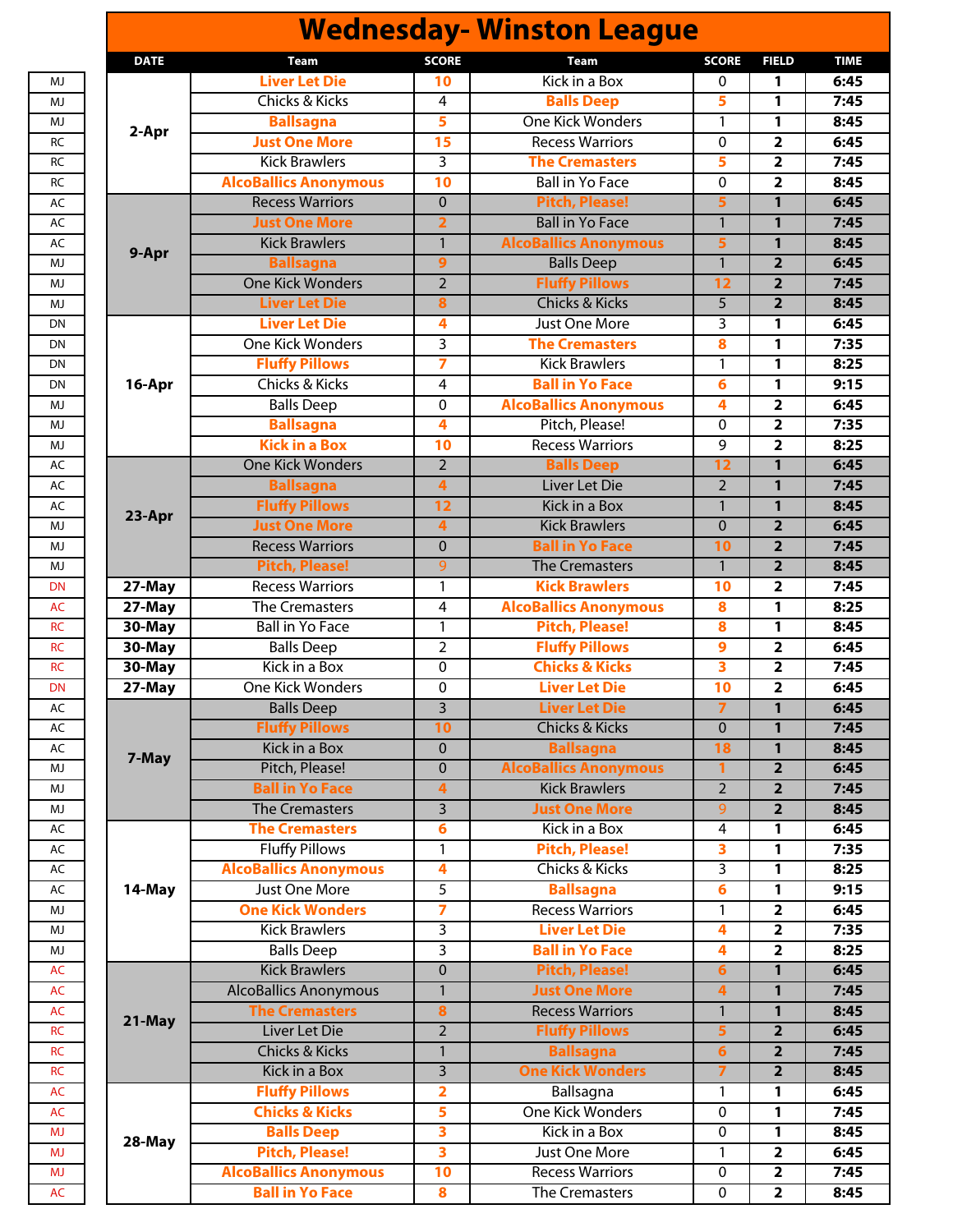|                 |                                  |                         | <b>Monday - Social League</b>    |                |                         |             |
|-----------------|----------------------------------|-------------------------|----------------------------------|----------------|-------------------------|-------------|
| <b>DATE</b>     | <b>Team</b>                      | <b>SCORE</b>            | <b>Team</b>                      | <b>SCORE</b>   | <b>FIELD</b>            | <b>TIME</b> |
|                 | 99 Problems but a Pitch Aint One | 1                       | <b>Come on my Base</b>           | 6              | 1                       | 6:45        |
|                 | <b>Kickball's Most Wanted</b>    | 5                       | <b>Awesome Sauce</b>             | 8              | 1                       | 7:45        |
| 31-Mar          | Kicks & Giggles                  | 5                       | <b>I Love Bad Pitches</b>        | 9              | 1                       | 8:45        |
|                 | <b>Wolves of Ballstreet</b>      | $\overline{2}$          | <b>Foul Balls?</b>               | 1              | $\mathbf{2}$            | 6:45        |
|                 | Pitches be Crazy                 | 1                       | <b>PREHAB</b>                    | 4              | $\overline{\mathbf{2}}$ | 7:45        |
|                 | Multiple Scoregasms              | 3                       | <b>Suck My Kick</b>              | 8              | $\overline{\mathbf{2}}$ | 8:45        |
|                 | <b>PREHAB</b>                    | $\overline{\mathbf{3}}$ | <b>Wolves of Ballstreet</b>      | $\overline{2}$ | $\mathbf{1}$            | 6:45        |
|                 | <b>Foul Balls?</b>               | 5                       | <b>Come on my Base</b>           | 15             | $\mathbf{1}$            | 7:45        |
| Friday, May 2nd | Pitches be Crazy                 | $\overline{4}$          | 99 Problems but a Pitch Aint One | 5              | 1                       | 8:45        |
|                 | <b>Multiple Scoregasms</b>       | $\mathbf{0}$            | <b>Kickball's Most Wanted</b>    | 1              | $\overline{2}$          | 6:45        |
|                 | <b>I Love Bad Pitches</b>        | $\mathbf{1}$            | <b>Awesome Sauce</b>             | 8              | $\overline{2}$          | 7:45        |
|                 | <b>Suck My Kick</b>              | 1                       | Kicks & Giggles                  | $\mathbf{0}$   | $\overline{\mathbf{2}}$ | 8:45        |
|                 | <b>Kickball's Most Wanted</b>    | 7                       | <b>Pitches be Crazy</b>          | 6              | 1                       | 6:45        |
|                 | <b>Multiple Scoregasms</b>       | $\mathbf 0$             | <b>PREHAB</b>                    | 6              | 1                       | 7:45        |
| 14-Apr          | <b>Kicks &amp; Giggles</b>       | 10                      | <b>Foul Balls?</b>               | 3              | 1                       | 8:45        |
|                 | <b>Awesome Sauce</b>             | 4                       | 99 Problems but a Pitch Aint One | $\Omega$       | $\overline{\mathbf{2}}$ | 6:45        |
|                 | <b>I Love Bad Pitches</b>        | 4                       | <b>Come on my Base</b>           | 5              | $\overline{\mathbf{2}}$ | 7:45        |
|                 | <b>Suck My Kick</b>              | 8                       | <b>Wolves of Ballstreet</b>      | 7              | $\overline{\mathbf{2}}$ | 8:45        |
|                 | <b>Foul Balls?</b>               | $\overline{2}$          | <b>Pitches be Crazy</b>          | $\overline{3}$ | 1                       | 6:45        |
|                 | Kicks & Giggles                  | $\overline{4}$          | <b>Awesome Sauce</b>             | 10             | 1                       | 7:45        |
| 21-Apr          | <b>Suck My Kick</b>              | $\mathbf{1}$            | <b>Kickball's Most Wanted</b>    | $\overline{2}$ | 1                       | 8:45        |
|                 | <b>PREHAB</b>                    | 5                       | 99 Problems but a Pitch Aint One | $\overline{0}$ | $\overline{2}$          | 6:45        |
|                 | <b>Wolves of Ballstreet</b>      | $\overline{4}$          | <b>Come on my Base</b>           | 5              | $\overline{2}$          | 7:45        |
|                 | <b>I Love Bad Pitches</b>        | 1                       | <b>Multiple Scoregasms</b>       | $\overline{0}$ | $\overline{2}$          | 8:45        |
|                 | Kickball's Most Wanted           | 5                       | 99 Problems but a Pitch Aint One | 7              | 1                       | 6:45        |
|                 | <b>Awesome Sauce</b>             | 14                      | <b>Wolves of Ballstreet</b>      | 4              | 1                       | 7:45        |
| 28-Apr          | <b>Suck My Kick</b>              | 4                       | Come on my Base                  | $\overline{2}$ | 1                       | 8:45        |
|                 | Multiple Scoregasms              | $\mathbf{0}$            | <b>Pitches be Crazy</b>          | 6              | $\overline{\mathbf{2}}$ | 6:45        |
|                 | <b>I Love Bad Pitches</b>        | $\overline{12}$         | Foul Balls?                      | 1              | $\overline{2}$          | 7:45        |
|                 | Kicks & Giggles                  | $\overline{3}$          | <b>PREHAB</b>                    | 13             | $\overline{\mathbf{2}}$ | 8:45        |
|                 | <b>Come on my Base</b>           | $\bf{8}$                | Pitches be Crazy                 | $\mathbf 0$    | 1                       | 6:45        |
|                 | <b>PREHAB</b>                    | 12                      | <b>Foul Balls?</b>               | $\overline{2}$ | 1                       | 7:45        |
| 5-May           | 99 Problems but a Pitch Aint One | $\overline{3}$          | <b>Wolves of Ballstreet</b>      | 4              | $\mathbf{1}$            | 8:45        |
|                 | <b>Kickball's Most Wanted</b>    | $6\phantom{1}6$         | <b>Kicks &amp; Giggles</b>       | $\mathbf{0}$   | $\overline{2}$          | 6:45        |
|                 | <b>Awesome Sauce</b>             | $\mathbf{1}$            | <b>Multiple Scoregasms</b>       | $\mathbf 0$    | $\overline{2}$          | 7:45        |
|                 | <b>Suck My Kick</b>              | $\overline{4}$          | <b>I Love Bad Pitches</b>        | 6              | $\overline{2}$          | 8:45        |
|                 | 99 Problems but a Pitch Aint One | 1                       | <b>Multiple Scoregasms</b>       | 0              | 1                       | 6:45        |
|                 | Come on my Base                  | 1                       | <b>Awesome Sauce</b>             | 5              | 1                       | 7:45        |
| 12-May          | <b>Wolves of Ballstreet</b>      | $\overline{3}$          | <b>Kickball's Most Wanted</b>    | 10             | 1                       | 8:45        |
|                 | Pitches be Crazy                 | $\overline{3}$          | <b>Kicks &amp; Giggles</b>       | 5              | $\overline{2}$          | 6:45        |
|                 | <b>PREHAB</b>                    | 8                       | <b>I Love Bad Pitches</b>        | $\mathbf{1}$   | $\overline{2}$          | 7:45        |
|                 | <b>Foul Balls?</b>               | 3                       | <b>Suck My Kick</b>              | 5              | $\overline{2}$          | 8:45        |
|                 | <b>Kicks &amp; Giggles</b>       | 8                       | <b>Multiple Scoregasms</b>       | 6              | 1                       | 6:45        |
|                 | <b>Kickball's Most Wanted</b>    | 9                       | <b>I Love Bad Pitches</b>        | $\overline{7}$ | 1                       | 7:45        |
| 19-May          | <b>Awesome Sauce</b>             | $\boldsymbol{8}$        | <b>Suck My Kick</b>              | $\mathbf{1}$   | $\mathbf{1}$            | 8:45        |
|                 | <b>Wolves of Ballstreet</b>      | $\overline{4}$          | <b>Pitches be Crazy</b>          | 5              | $\overline{2}$          | 6:45        |
|                 | 99 Problems but a Pitch Aint One | $5\phantom{a}$          | <b>Foul Balls?</b>               | 0              | $\overline{2}$          | 7:45        |
|                 | Come on my Base                  | $\overline{2}$          | <b>PREHAB</b>                    | 5              | $\overline{2}$          | 8:45        |
|                 |                                  |                         |                                  |                |                         |             |
|                 |                                  |                         |                                  |                |                         |             |
|                 |                                  |                         |                                  |                |                         |             |
|                 |                                  |                         |                                  |                |                         |             |
|                 |                                  |                         |                                  |                |                         |             |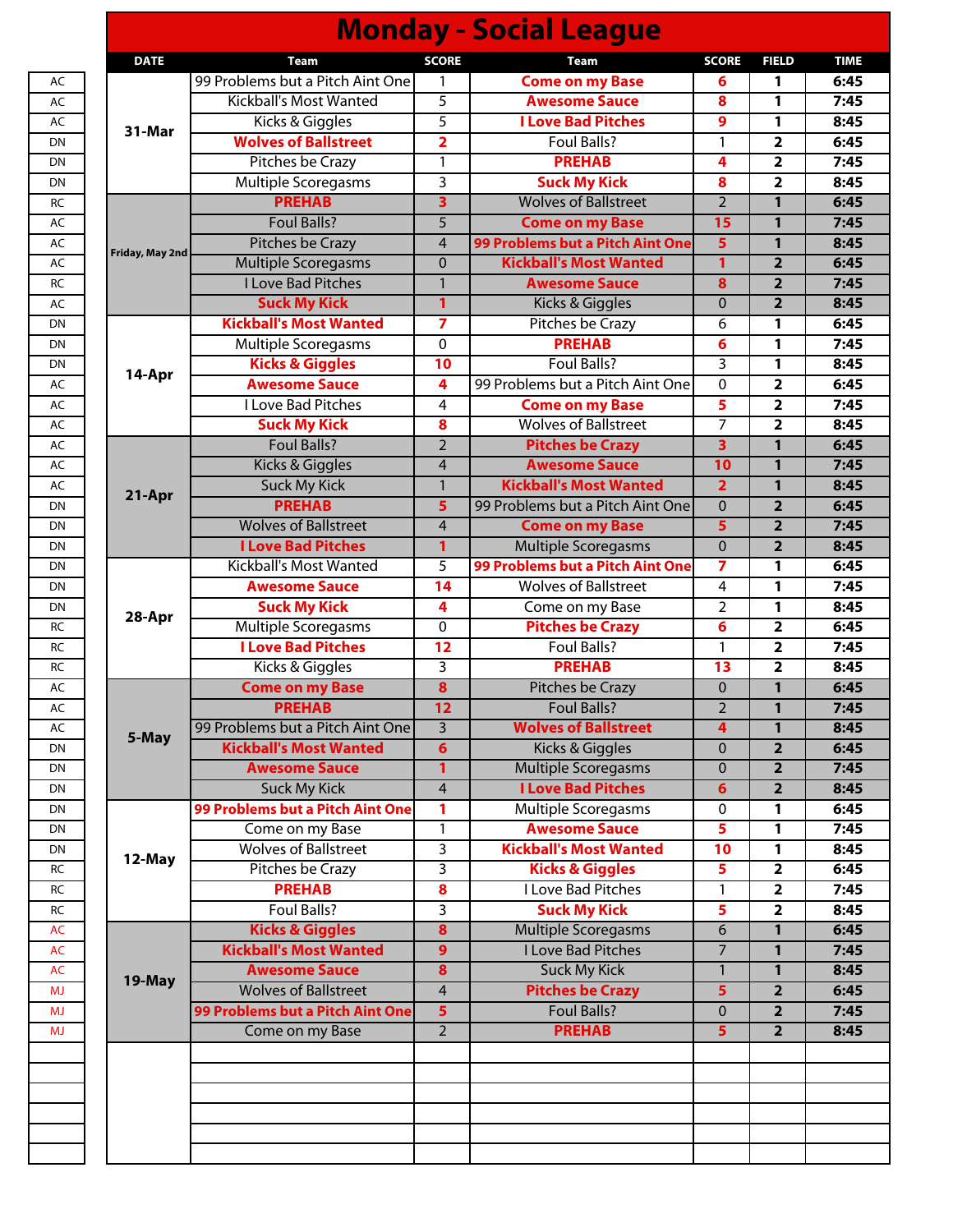| <b>DATE</b> | Team                                  | <b>SCORE</b>            | Team                           | <b>SCORE</b>   | <b>FIELD</b>   |  |
|-------------|---------------------------------------|-------------------------|--------------------------------|----------------|----------------|--|
|             | <b>Recess Rejects</b>                 | 4                       | <b>Big Kicks, Small Dicks</b>  | 2              | 1              |  |
|             | <b>Big Kicks, Small Dicks</b>         | 3                       | Drinker's w/ a Kicking Problem | 0              | 1              |  |
| 1-Apr       | Do You Even Kick, Bro?                | 3                       | <b>Tequlia Mockingbird</b>     | 6              | 1              |  |
|             |                                       |                         |                                |                |                |  |
|             | <b>Drinker's w/ a Kicking Problem</b> | 5                       | <b>Recess Rejects</b>          | 4              | 1              |  |
|             | Drinker's w/ a Kicking Problem        | 4                       | <b>Tequlia Mockingbird</b>     | 19             | 1              |  |
| 8-Apr       | <b>Big Kicks, Small Dicks</b>         | $\overline{2}$          | Do You Even Kick, Bro?         | 4              | $\mathbf{1}$   |  |
|             | <b>Recess Rejects</b>                 | 0                       | <b>Tequlia Mockingbird</b>     | 5              | 1              |  |
|             | <b>Tequlia Mockingbird</b>            | 6                       | <b>Big Kicks, Small Dicks</b>  | 2              | 1              |  |
| 20-May      | Drinker's w/ a Kicking Problem        | 0                       | Do You Even Kick, Bro?         | 1              | 1              |  |
|             |                                       |                         |                                |                |                |  |
|             | Drinker's w/ a Kicking Problem        | $\mathbf{1}$            | <b>Recess Rejects</b>          | 6              | 1              |  |
|             | Tequlia Mockingbird                   | $\mathbf{1}$            | <b>Big Kicks, Small Dicks</b>  | 5              | 1              |  |
| 22-Apr      |                                       |                         |                                |                |                |  |
|             | <b>Recess Rejects</b>                 | 2                       | <b>Big Kicks, Small Dicks</b>  | 3              | 2              |  |
|             | Do You Even Kick, Bro?                | 2                       | <b>Recess Rejects</b>          | 3              | 2              |  |
|             | <b>Tequlia Mockingbird</b>            | 6                       | Drinker's w/ a Kicking Problem | 5              | $\overline{2}$ |  |
| 29-Apr      |                                       |                         |                                |                |                |  |
|             | <b>Big Kicks, Small Dicks</b>         | 6                       | Drinker's w/ a Kicking Problem | $\mathbf{1}$   | 1              |  |
|             | Do You Even Kick, Bro?                | $\mathbf{1}$            | <b>Recess Rejects</b>          | 5              | 1              |  |
| 6-May       | Do You Even Kick, Bro?                | $6\overline{6}$         | <b>Tequlia Mockingbird</b>     | 9              | $\mathbf{1}$   |  |
|             | <b>Big Kicks, Small Dicks</b>         | 8                       | Do You Even Kick, Bro?         | 0              | 1              |  |
|             | <b>Tequlia Mockingbird</b>            | 4                       | <b>Recess Rejects</b>          | 0              | 1              |  |
| 13-May      | <b>Drinker's w/ a Kicking Problem</b> | $\overline{\mathbf{3}}$ | Do You Even Kick, Bro?         | $\overline{2}$ | 1              |  |
|             |                                       |                         |                                |                |                |  |
|             |                                       |                         |                                |                |                |  |
|             |                                       |                         |                                |                |                |  |
|             |                                       |                         |                                |                |                |  |
|             |                                       |                         |                                |                |                |  |
|             |                                       |                         |                                |                |                |  |
|             |                                       |                         |                                |                |                |  |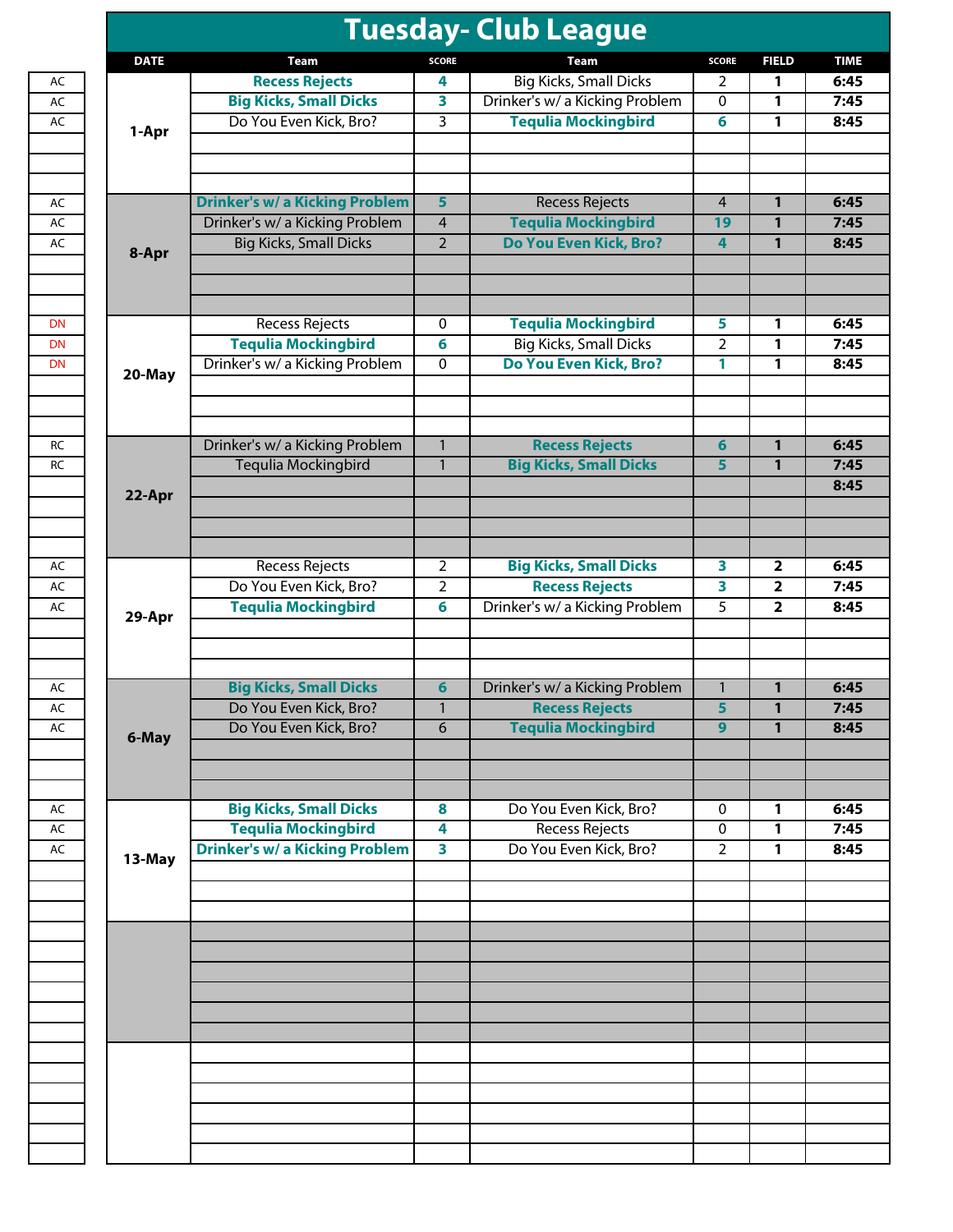|             |                                      |                         | <b>Playoffs</b>                     |                |                         |
|-------------|--------------------------------------|-------------------------|-------------------------------------|----------------|-------------------------|
| <b>DATE</b> | <b>Team</b>                          | <b>SCORE</b>            | <b>Team</b>                         | <b>SCORE</b>   | <b>FIELD</b>            |
|             |                                      |                         |                                     |                | 1                       |
|             | <b>#23 I Love Bad Pitches</b>        | 8                       | #42 Foul Balls                      | 4              | 1                       |
|             | #14 Suck My Kick                     | $\overline{5}$          | #19 Come on my Base                 | 7              | 1                       |
| 2-Jun       | #22 99 Problems but a Pitch Aint One | $\overline{\mathbf{8}}$ | #43 Weapons of Mass Consumption     | 1              | $\overline{2}$          |
|             | #27 Kicks & Giggles                  | 1                       | #38 Do You Even Kick, Bro?          | $\Omega$       | $\overline{2}$          |
|             | #28 Pitches be Crazy                 | $\overline{3}$          | #37 Drinker's w/ a Kicking Problem  | 5              | $\overline{2}$          |
|             | <b>#26 Recess Rejects</b>            | 15                      | #39 Kick in a Box                   | 4              | $\mathbf{1}$            |
|             | #7 Tequlia Mockingbird               | $\Omega$                | <b>Recess Rejects</b>               | 1              | $\mathbf{1}$            |
| $3-Jun$     | #15 Big Kicks, Small Dicks           | $\overline{4}$          | #18 Pitches be Cray Cray            | 5              | $\overline{2}$          |
|             | #31 All My Pitches Love Me           | $\overline{\mathbf{4}}$ | #34 Chicks & Kicks                  | $\overline{2}$ | $\overline{2}$          |
|             | <b>#25 The Cremasters</b>            | 1                       | #40 Kick Brawlers                   | $\Omega$       | 1                       |
|             | #16 Just One More                    | 3                       | #17 Ball in Yo Face                 | 1              | 1                       |
| 4-Jun       | #29 Balls Deep                       | 3                       | <b>#36 One Kick Wonders</b>         | 7              | $\overline{\mathbf{2}}$ |
|             | #4 AlcoBallics Anonymous             | 11                      | #36 One Kick Wonders                | 1              | $\overline{2}$          |
|             | #32 Deja Vu Inkmasters               | 11                      | #33 Sons of Pitches                 | $\overline{2}$ | $\mathbf{1}$            |
|             | #20 Team Fun                         | $\mathbf{1}$            | #45 Multiple Scoregasms             | 0              | $\mathbf{1}$            |
|             | #21Swift Kick in the Grass           | $\overline{\mathbf{5}}$ | #44 Recess Warriors                 | 0              | $\mathbf{1}$            |
| 5-Jun       | #24 Where My Pitches At?             |                         | #41 Ace of Bases                    | 1              | $\overline{2}$          |
|             | #30 Ballin' Outta Control            | 6                       | #35 Wolves of Ballstreet            | $\overline{2}$ | $\overline{2}$          |
|             | #3 Pushers                           | 5                       | #30 Ballin' Outta Control           | 4              | $\overline{2}$          |
|             | #12 Kickball's Most Wanted           | 4                       | #21 Swift Kick in the Grass         | 6              | 1                       |
|             | #2 PREHAB                            | $\overline{7}$          | #31 All My Pitches Love Me          | 8              | $\mathbf{1}$            |
|             | #31 All My Pitches Love Me           | $\overline{2}$          | #18 Pitches be Cray Cray            | 3              | $\mathbf{1}$            |
| $10 - Jun$  | #1 Awesome Sauce                     | 9                       | #32 Deja Vu Inkmasters              | 3              | $\overline{2}$          |
|             | #1 Awesome Sauce                     | $\overline{\mathbf{3}}$ | #16 Just One More                   | $\mathbf{1}$   | $\overline{2}$          |
|             | #3 Pushers                           | 5                       | #19 Come on my Base                 | 1              | $\overline{2}$          |
|             | #10 Pitch, Please                    | 3                       | <b>#23 I Love Bad Pitches</b>       | 5              | 1                       |
|             |                                      |                         |                                     |                | $\mathbf{1}$            |
|             |                                      |                         |                                     |                | $\mathbf{1}$            |
| $11 - Jun$  | #9 Ballsagna                         | 8                       | #41 Ace of Bases                    | 0              | $\overline{\mathbf{2}}$ |
|             |                                      |                         |                                     |                | $\overline{2}$          |
|             |                                      |                         |                                     |                | 2                       |
|             | #11 Liver Let Die                    | $\mathbf{1}$            | #22 99 Problems but a Pint Aint One | $\overline{2}$ | $\mathbf{1}$            |
|             | <b>#6 Freeballers</b>                | $\overline{2}$          | #22 99 Problems but a Pint Aint One | $\mathbf{1}$   | $\mathbf{1}$            |
|             | <b>#13 Natural Born Kickers</b>      | $\overline{7}$          | #20 Team Fun                        | $\overline{3}$ | $\overline{1}$          |
| 12-Jun      | <b>#6 Freeballers</b>                | $\overline{7}$          | #27 Kicks & Giggles                 | $\overline{2}$ | $\overline{2}$          |
|             | #8 Kick'n Da Ballz                   | 5                       | #25 The Cremasters                  | 3              | $\overline{2}$          |
|             |                                      |                         |                                     |                | $\overline{\mathbf{2}}$ |
|             | #8 Kick'n Da Ballz                   | 1                       | #9 Ballsagna                        | 2              | 1                       |
|             | <b>#13 Natural Born Kickers</b>      | 6                       | #4 AlcoBallics Anonymous            | 1              | $\mathbf{1}$            |
|             | <b>#23 I Love Bad Pitches</b>        | 12                      | #26 Recess Rejects                  | 4              | 1                       |
| $16$ -Jun   |                                      |                         |                                     | 1              |                         |
|             | <b>#5 Fluffy Pillows</b>             | 8                       | #37 Drinker's w/ a Kicking Problem  |                | $\overline{\mathbf{2}}$ |
|             | #5 Fluffy Pillows                    | 6                       | #21 Swift Kick in the Grass         | 1              | $\overline{2}$          |
|             |                                      |                         |                                     |                | $\overline{2}$          |
|             | #18 Pitches be Cray Cray             | 5                       | #23 I Love Bad Pitches              | $\mathbf{1}$   | $\mathbf{1}$            |
|             | #1 Awesome Sauce                     | $\mathbf{0}$            | #9 Ballsagna                        | 8              | $\mathbf{1}$            |
| 18-Jun      |                                      |                         |                                     |                | $\mathbf{1}$            |
|             | #5 Fluffy Pillows                    | $\overline{2}$          | #13 Natural Born Kickers            | $\mathbf{1}$   | $\overline{2}$          |
|             | <b>#3 Pushers</b>                    | $\overline{9}$          | #6 Freeballers                      | 6              | $\overline{2}$          |
|             |                                      |                         |                                     |                | $\overline{2}$          |
|             | #9 Ballsagna                         | 4                       | #5 Fluffy Pillows                   | 0              | 1                       |
|             | <b>#5 Fluffy Pillows</b>             | 3                       | #18 Pitches be Cray Cray            | 2              | $\mathbf{1}$            |
| 19-Jun      | #3 Pushers                           | $\overline{\mathbf{4}}$ |                                     |                | $\overline{\mathbf{2}}$ |
|             |                                      |                         | #18 Pitches be Cray Cray            | 1              |                         |
|             | #3 Pushers                           | 0                       | #9 Ballsagna                        | 12             | $\overline{\mathbf{2}}$ |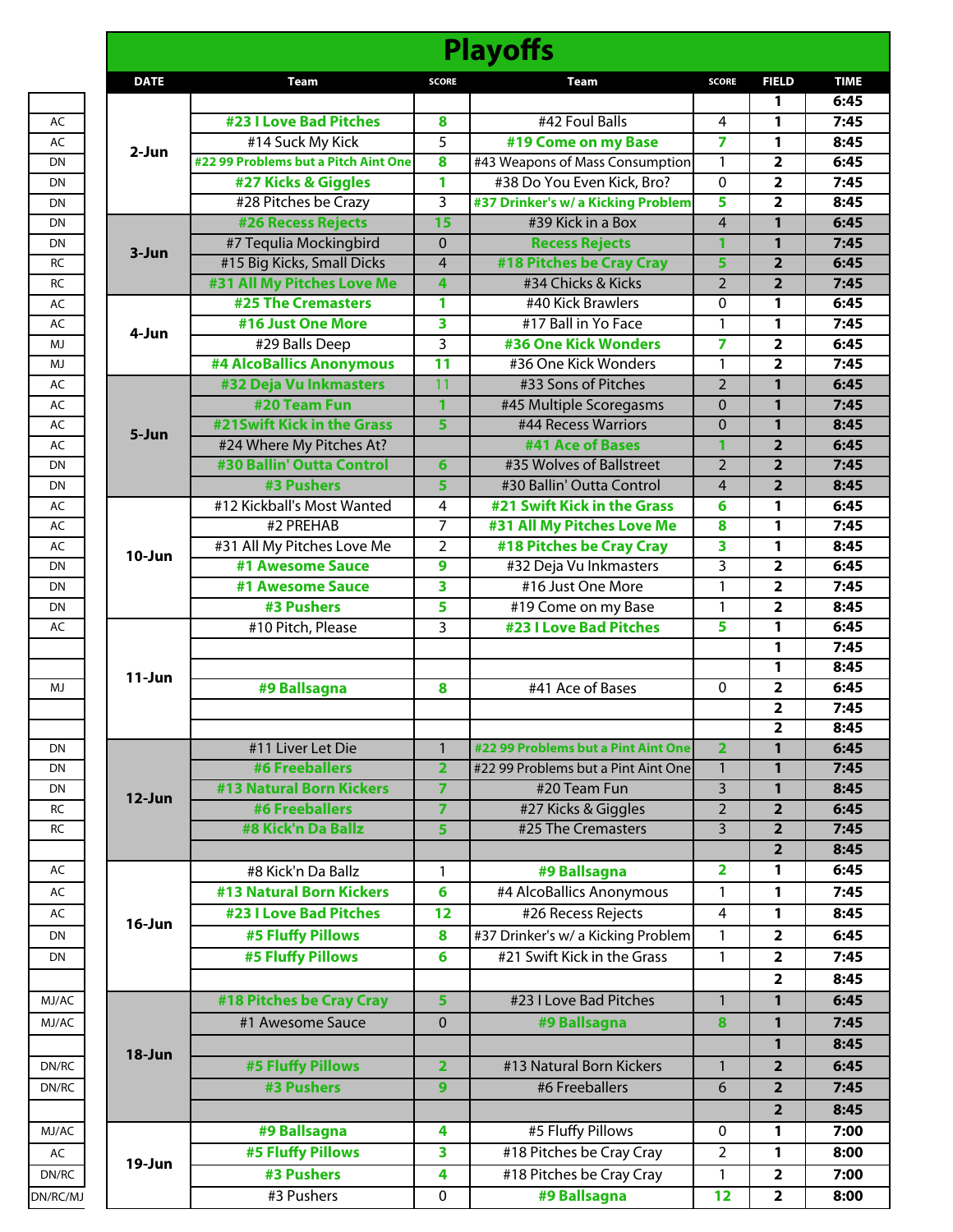## Playoff Rankings

## TOP 7 SEEDS WILL BE DIVISION WINNERS

| <b>SEED</b>             |                |                               | Teams                                        |                                  | L              | PCT.           |
|-------------------------|----------------|-------------------------------|----------------------------------------------|----------------------------------|----------------|----------------|
| 31-May                  | 9-May          | $(+/-)$                       |                                              | W                                |                |                |
| 1                       | 1              | -                             | <b>Awesome Sauce</b>                         | 8                                | $\mathbf 0$    | 1.000          |
| $\overline{\mathbf{2}}$ | 1              | $-1$                          | <b>PREHAB</b>                                | 8                                | $\mathbf 0$    | 1.000          |
| 3                       | 5              | $\overline{\mathbf{2}}$       | Pushers                                      | $\overline{7}$                   | $\mathbf{1}$   | 0.875          |
| 4                       | 4              | -                             | AlcoBallics Anonymous                        | 7                                | $\mathbf{1}$   | 0.875          |
| 5                       | 8              | $\overline{\mathbf{3}}$       | <b>Fluffy Pillows</b>                        | $\overline{7}$                   | $\mathbf{1}$   | 0.875          |
| 6                       | 5              | $-1$                          | Freeballers                                  | 7                                | $\mathbf{1}$   | 0.875          |
| $\overline{7}$          | $\overline{7}$ | $\blacksquare$                | Tequlia Mockingbird                          | $\overline{7}$                   | $\mathbf{1}$   | 0.875          |
| 8                       | 10             | $\overline{\mathbf{2}}$       | Kick'n Da Ballz                              | $\overline{7}$                   | $\mathbf{1}$   | 0.875          |
| 9                       | 3              | -6                            | Ballsagna                                    | $\overline{7}$                   | $\mathbf{1}$   | 0.875          |
| 10                      | 23             | 13                            | Pitch, Please!                               | 6                                | $\overline{2}$ | 0.750          |
| 11                      | 10             | $-1$                          | Liver Let Die                                | 6                                | $\overline{2}$ | 0.750          |
| 12                      | 14             | $\overline{\mathbf{2}}$       | <b>Kickball's Most Wanted</b>                | 6                                | $\overline{2}$ | 0.750          |
| 13                      | 10             | $-3$                          | <b>Natural Born Kickers</b>                  | 6                                | $\overline{2}$ | 0.750          |
| 14                      | 14             | $\qquad \qquad \blacksquare$  | <b>Suck My Kick</b>                          | 5                                | 3              | 0.625          |
| 15                      | 14             | $-1$                          | <b>Big Kicks, Small Dicks</b>                | 5                                | 3              | 0.625          |
| 16                      | 10             | -6                            | <b>Just One More</b>                         | 5                                | 3              | 0.625          |
| 17                      | 20             | $\overline{\mathbf{3}}$       | <b>Ball in Yo Face</b>                       | 5                                | 3              | 0.625          |
| 18                      | 14             | $-4$                          | Pitches be Cray Cray                         | 5                                | 3              | 0.625          |
| 19                      | 9              | $-10$                         | Come on my Base                              | 5                                | 3              | 0.625          |
| 20                      | 22             | $\overline{\mathbf{2}}$       | <b>Team Fun</b>                              | 4                                | $\overline{4}$ | 0.500          |
| 21                      | 20             | $-1$                          | <b>Swift Kick in the Grass</b>               | 4                                | 4              | 0.500          |
| 22                      | 29             | $\overline{\mathbf{z}}$       | 99 Problems but a Pitch Aint One             | 4                                | 4              | 0.500          |
| 23                      | 14             | -9                            | <b>I Love Bad Pitches</b>                    | 4                                | 4              | 0.500          |
| 24                      | 25             | $\mathbf{1}$                  | Where My Pitches At?                         | 4                                | $\overline{4}$ | 0.500          |
| 25                      | 23             | $-2$                          | <b>The Cremasters</b>                        | 4                                | 4              | 0.500          |
| 26                      | 14             | $-12$                         | <b>Recess Rejects</b>                        | 4                                | 4              | 0.500          |
| 27                      | 37             | 10                            | Kicks & Giggles                              | 3                                | 5              | 0.375          |
| 28                      | 29             | 1                             | Pitches be Crazy                             | 3                                | 5              | 0.375          |
| 29                      | 25             | $-4$                          | <b>Balls Deep</b>                            | 3                                | 5              | 0.375          |
| 30                      | 25             | $-5$                          | <b>Ballin' Outta Control</b>                 | 3                                | 5              | 0.375          |
| 31                      | 25             | -6                            | All My Pitches Love Me                       | 3                                | 5              | 0.375          |
| 32                      | 33             | 1                             | Deja Vu Inkmasters<br><b>Sons of Pitches</b> | 3                                | 5              | 0.375          |
| 33<br>34                | 33<br>39       | $\overline{\phantom{0}}$<br>5 | <b>Chicks &amp; Kicks</b>                    | $\overline{2}$<br>$\overline{2}$ | 6<br>6         | 0.250          |
| 35                      | 29             | -6                            | <b>Wolves of Ballstreet</b>                  | $\overline{2}$                   | 6              | 0.250          |
| 36                      | 39             | 3                             | <b>One Kick Wonders</b>                      | $\overline{2}$                   | 6              | 0.250          |
| 37                      | 37             | $\overline{\phantom{0}}$      | Drinker's w/ a Kicking Problem               | $\overline{2}$                   | 6              | 0.250<br>0.250 |
| 38                      | 33             | -5                            | Do You Even Kick, Bro?                       | $\overline{2}$                   | 6              |                |
| 39                      | 32             | $-7$                          | Kick in a Box                                | 1                                | $\overline{7}$ | 0.250<br>0.125 |
| 40                      | 42             | $\overline{\mathbf{2}}$       | <b>Kick Brawlers</b>                         | 1                                | $\overline{7}$ | 0.125          |
| 41                      | 33             | -8                            | <b>Ace of Bases</b>                          | 1                                | $\overline{7}$ | 0.125          |
| 42                      | 44             | $\overline{\mathbf{2}}$       | <b>Foul Balls?</b>                           | $\mathbf 0$                      | 8              | 0.000          |
| 43                      | 42             | $-1$                          | <b>Weapons of Mass Consumption</b>           | $\mathbf 0$                      | 8              | 0.000          |
| 44                      | 39             | $-5$                          | <b>Recess Warriors</b>                       | $\mathbf 0$                      | 8              | 0.000          |
| 45                      | 44             | $-1$                          | Multiple Scoregasms                          | 0                                | 8              | 0.000          |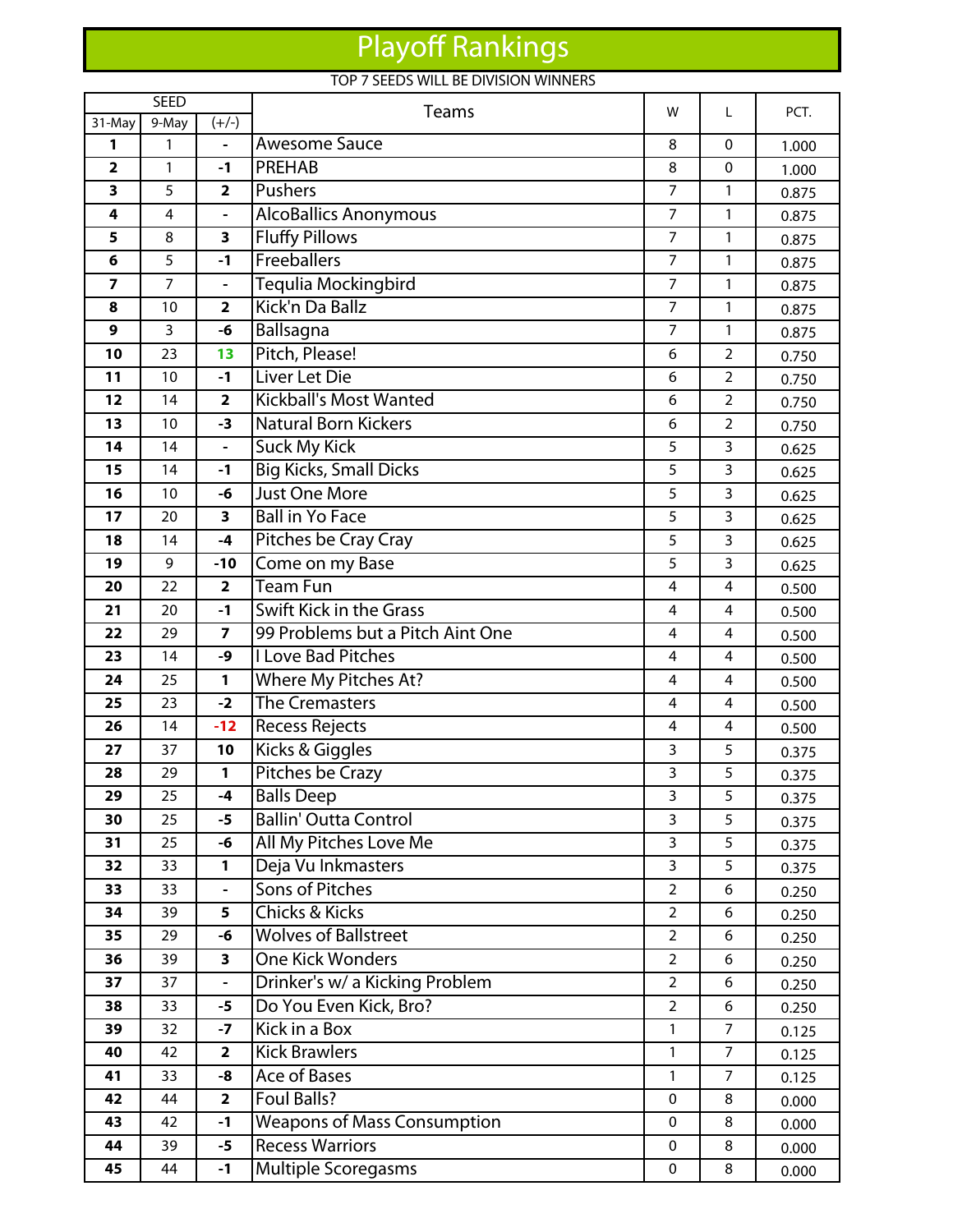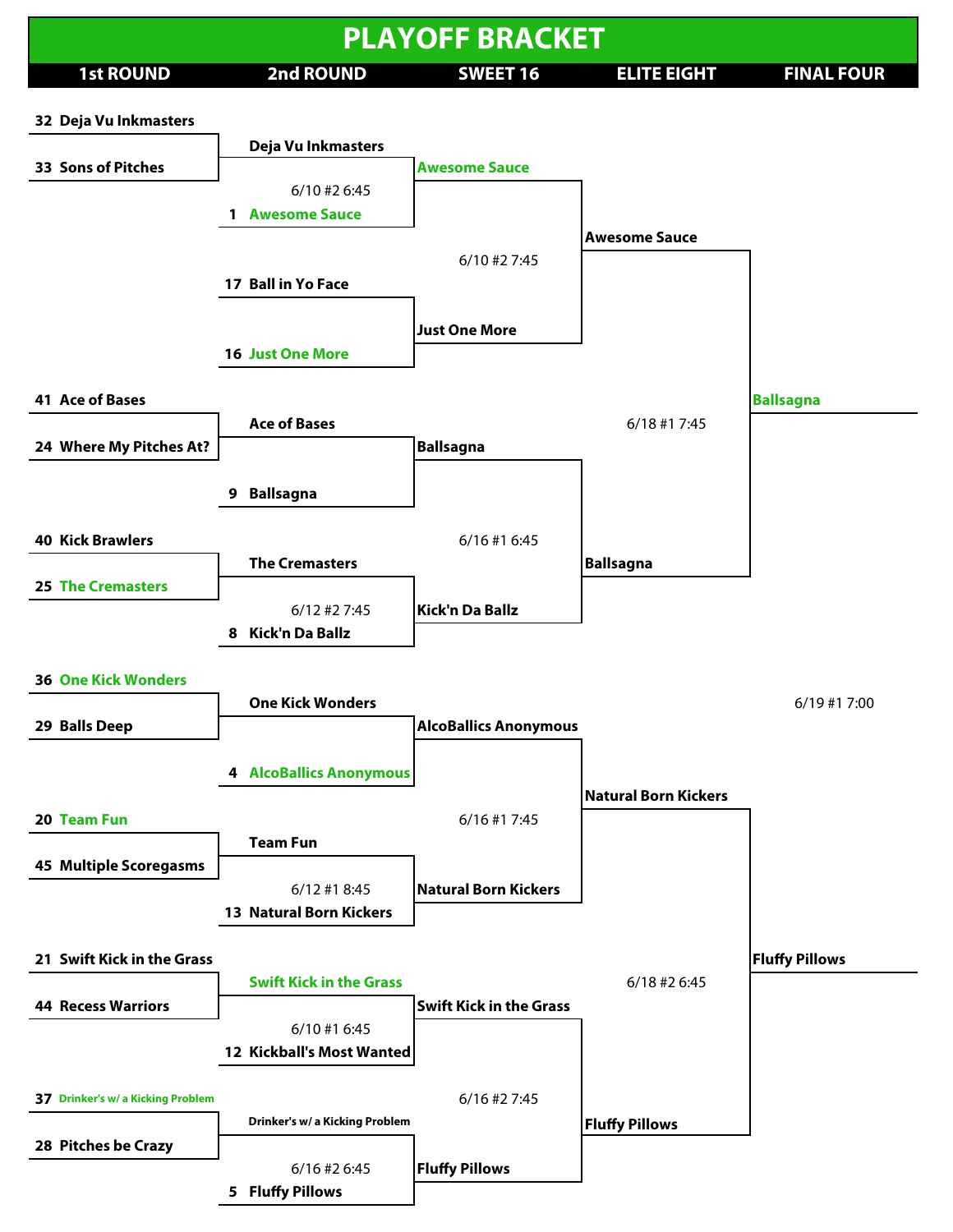